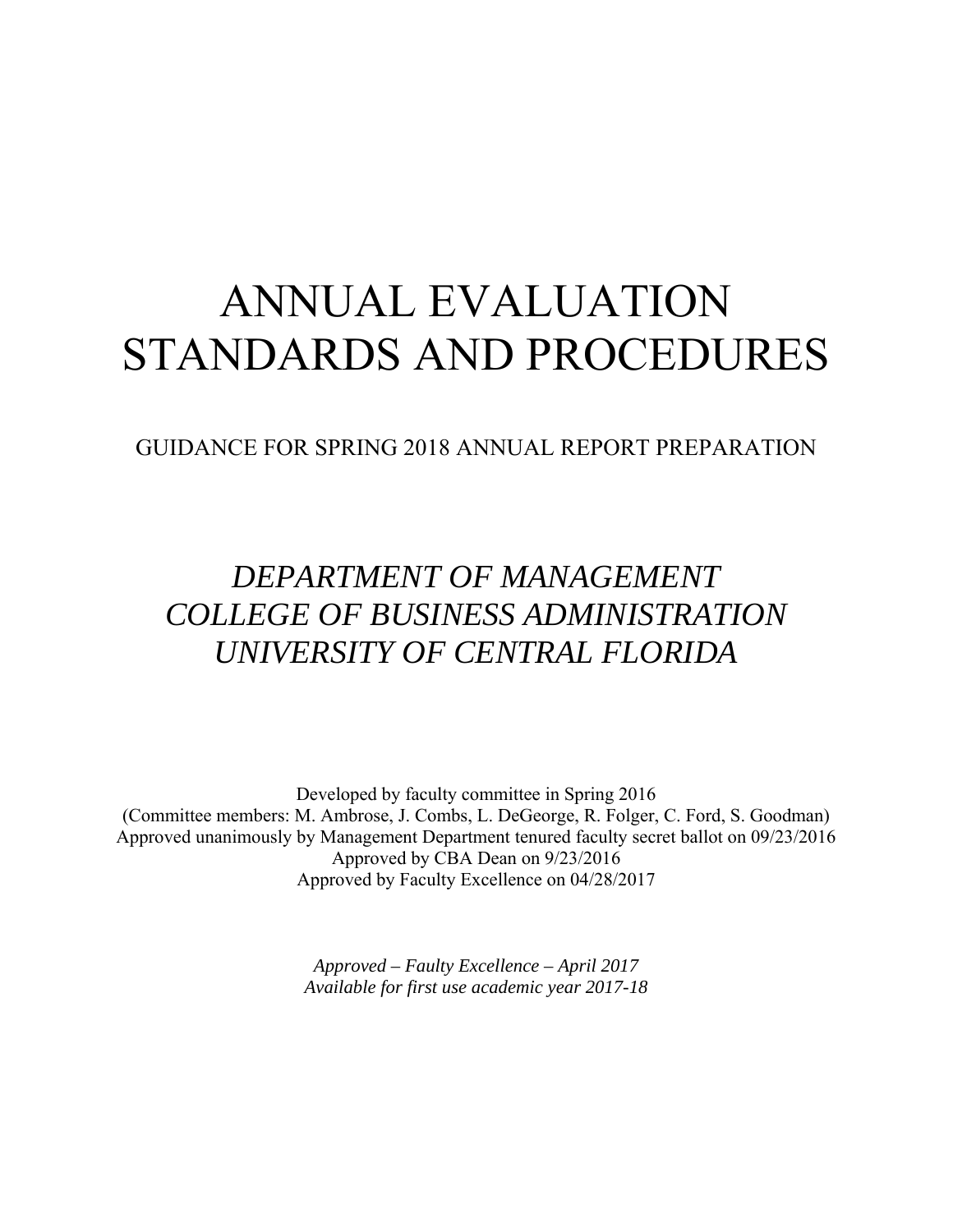# **INTRODUCTION**

The Management Department Annual Evaluation Standards and Procedures (AESP) is a work assignment and evaluation system designed for performance appraisal of faculty housed within the Department of Management. The plan has multiple tracks differentiated by faculty classification, course load, and assignment of effort to teaching, research, professional development, and service activities. The objectives of the AESP are to:

- Provide a range of work assignments that permit faculty members, in consultation with the chair, to be placed on the track that best matches their teaching and research capabilities, professional goals, and interests, consistent with the mission of the department.
- Align the performance appraisal system with the promotion and tenure processes.
- Promote high quality research, teaching, service and professional development by Management faculty members.

# **PART I - WORKLOAD TRACKS**

## **Evaluation Weights by Assignment Track**

Each year, the Department Chair will assess each faculty member's professional performance based on teaching, service, and research activities, as well as any other assigned duties. Faculty with no research assignment (typically faculty at the rank of Instructor, Associate Instructor, or Senior Instructor) will be provided an evaluation for professional development activities in lieu of a research evaluation. Overall evaluations will be determined by weighting performance on each of the components by the faculty member's formal assignment of effort on each. Table 1 contains the target weights for teaching, research and service for each workload option based on course assignment (3 SCH courses or equivalent) over a regular 9-month annual contract.

| <b>Professional</b> | Track A   | <b>Track B</b>   | <b>Track C</b>   | <b>Track D</b> | <b>Track E</b>   | Track F          |
|---------------------|-----------|------------------|------------------|----------------|------------------|------------------|
| <b>Activity</b>     | 8 Courses | <b>7 Courses</b> | <b>6 Courses</b> | 5 Courses      | <b>4 Courses</b> | <b>3 Courses</b> |
| Teaching            | 80%       | 70%              | 60%              | 50%            | 40%              | 30%              |
| Research            | $10\%*$   | 20%              | 30%              | 40%            | 50%              | 60%              |
| Service             | $.0\%$    | 10%              | 10%              | 10%            | 10%              | 10%              |

**Table 1 Evaluation Weights by Workload Assignment** 

\* Faculty in the Instructor classification will have no research assignment, and instead will be provided an evaluation for professional development in lieu of a research evaluation.

Although expectations are that most faculty members' time will be allocated in the proportions given above, it is recognized that circumstances may arise which warrant variations in the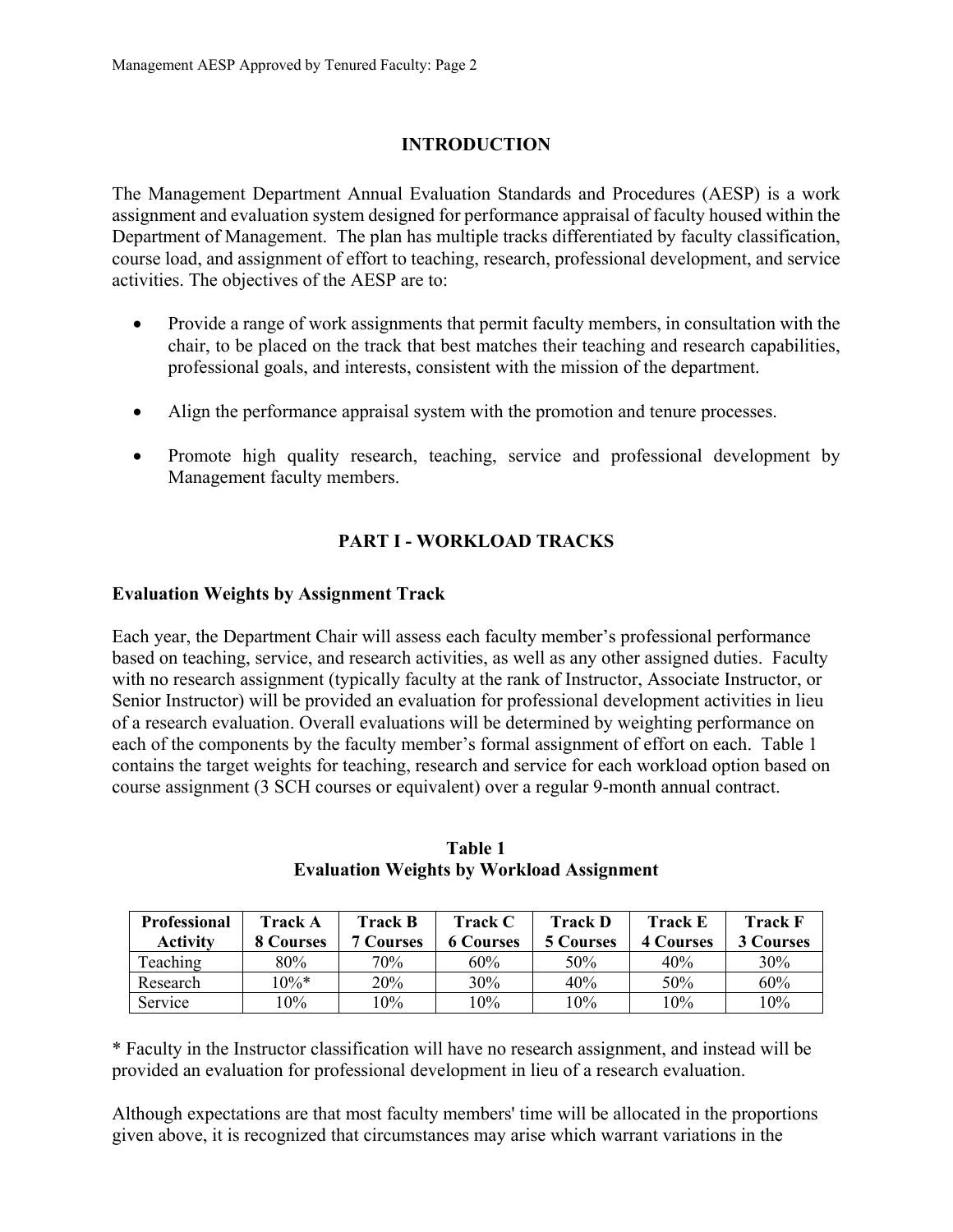percentages under each option. Ultimately, each faculty member's annual performance evaluation will be based upon the actual workload for that evaluation period.

#### **Evaluation of Other University Duties**

Other university duties are occasionally assigned for special activities such as administrative duties or other special projects. Since the nature of these assignments is variable, no attempt is made to specify evaluation weights for other university duties in Table 1. In those cases where other duties are a significant part of evaluating a faculty member's performance, the faculty member, in consultation with the Chair, will determine alternate weights and include them on the faculty member's assignment form for all categories at the beginning of each academic year.

#### **Workload Assignment and Change Procedures**

- 1. Workload assignments and changes in workload assignments will be made in accordance with the Collective Bargaining Agreement (CBA). The workload assignment procedure is summarized in Appendix 1.
- 2. Faculty members may appeal changes in workload assignments in accordance with the Collective Bargaining Agreement.

#### **Relationship between Annual Evaluation and Tenure/Promotion**

The result of a faculty member's annual evaluation in the College of Business Administration is just one of numerous components that are examined in the University tenure and/or promotion process. Therefore, it should NOT be construed that achieving a Satisfactory or higher rating in any or all annual evaluations will automatically result in a positive tenure or promotion decision.

#### **Modifications of the Annual Evaluation and Standards Procedures**

The plan may require periodic changes and will be revised in accordance with the Collective Bargaining Agreement and changes in the Department and College missions and objectives.

#### **Data to be Included in the Spring Annual Report**

In general, evaluation periods begin May  $8<sup>th</sup>$  and continue through May  $7<sup>th</sup>$  of the following year. Teaching and Service contributions are to be reported for the most recent academic year, which will comprise the previous Fall, Spring, and Summer terms. Instructor Professional Development activities will also be reported for the most recent academic year. Research contributions are to be reported for the most recent five (5) academic years.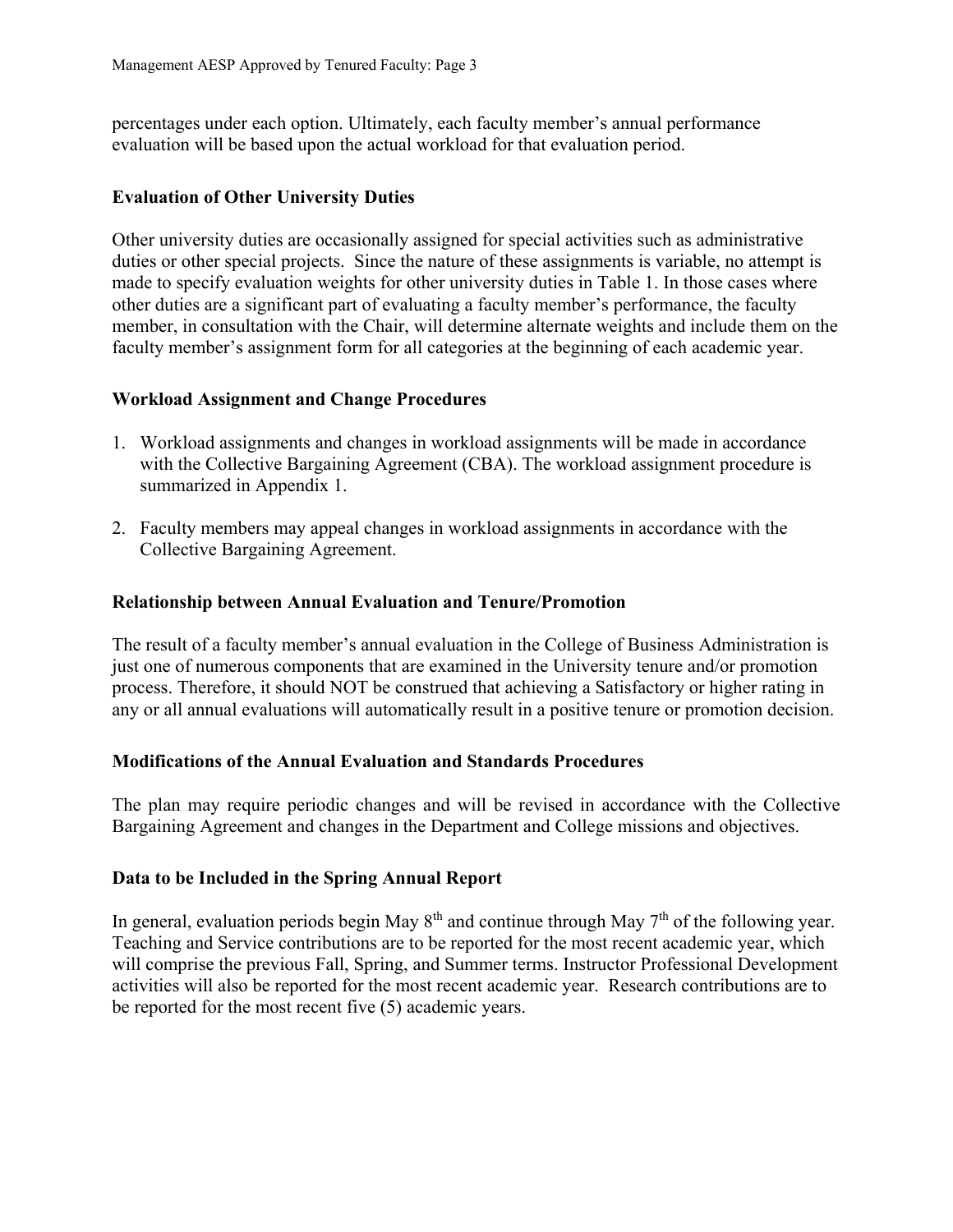#### **Due Date for Faculty Annual Report**

The faculty annual report shall be due no sooner than fourteen (14) days after the end of the Spring semester and no sooner than fourteen (14) days after delivery of the Spring 2016 Student Perception of Instruction (SPI) results.

#### **PART II – EVALUATION PROCESS AND STANDARDS**

#### **Overview**

After the end of the evaluation period, the Management chair shall evaluate each faculty member's performance. The evaluation shall follow the standards and procedures described in this document, the current UCF-UFF Collective Bargaining Agreement, and the annual Assignment of Effort provided to the faculty member at the beginning of the year, or as modified during the year. Annual Assignments of Effort vary depending upon whether the faculty member is in a tenure track or non-tenure track position classification. Additional effort variation will occur based upon the workload assignment (number of courses) for the faculty member, as described below.

Each year, by or prior to the established deadline, every faculty member shall submit an annual report that documents the faculty member's activities and accomplishments in each area of assignment for the relevant time window (prior year for Teaching, Service, and Professional Development; prior five years for Research publications). It is the responsibility of the faculty member to thoroughly document activities and accomplishments in the annual report. The faculty member must provide information regarding courses taught on an overload basis or under a supplemental summer agreement. The faculty member may, but is not required to, provide information regarding activities and accomplishments that occur when the faculty member is not under contract (e.g., during the summer semester when the faculty member does not have a supplemental summer agreement).

#### **Goal Setting Meeting**

Each faculty member in the Management Department will meet with the chair prior to or at the beginning of the evaluation period to discuss the faculty member's intended teaching, service, and research or professional development activities for the period. During or following that meeting, the faculty member and the chair will agree on intended exemplary activities in each area of assignment, except research. Standards with respect to research are pre-established as described below. With respect to teaching, service and professional development, the exemplary activities are intended to be significant and consequential endeavors, aligned with program and college goals. Because the exemplary activities are to be significant and consequential, requiring substantial levels of time and effort, those exemplary activities can be relatively few in number. The level of the exemplary activities engaged in by a faculty member will be a function of the faculty member's workload assignment, position classification, and rank in position. For example, a tenured professor on a 3 course load would be expected to successfully complete higher level service exemplars (e.g., university committees, promotion and tenure matters, Faculty Senate activities, etc.) than an instructor on an 8 course load. Similarly, that tenured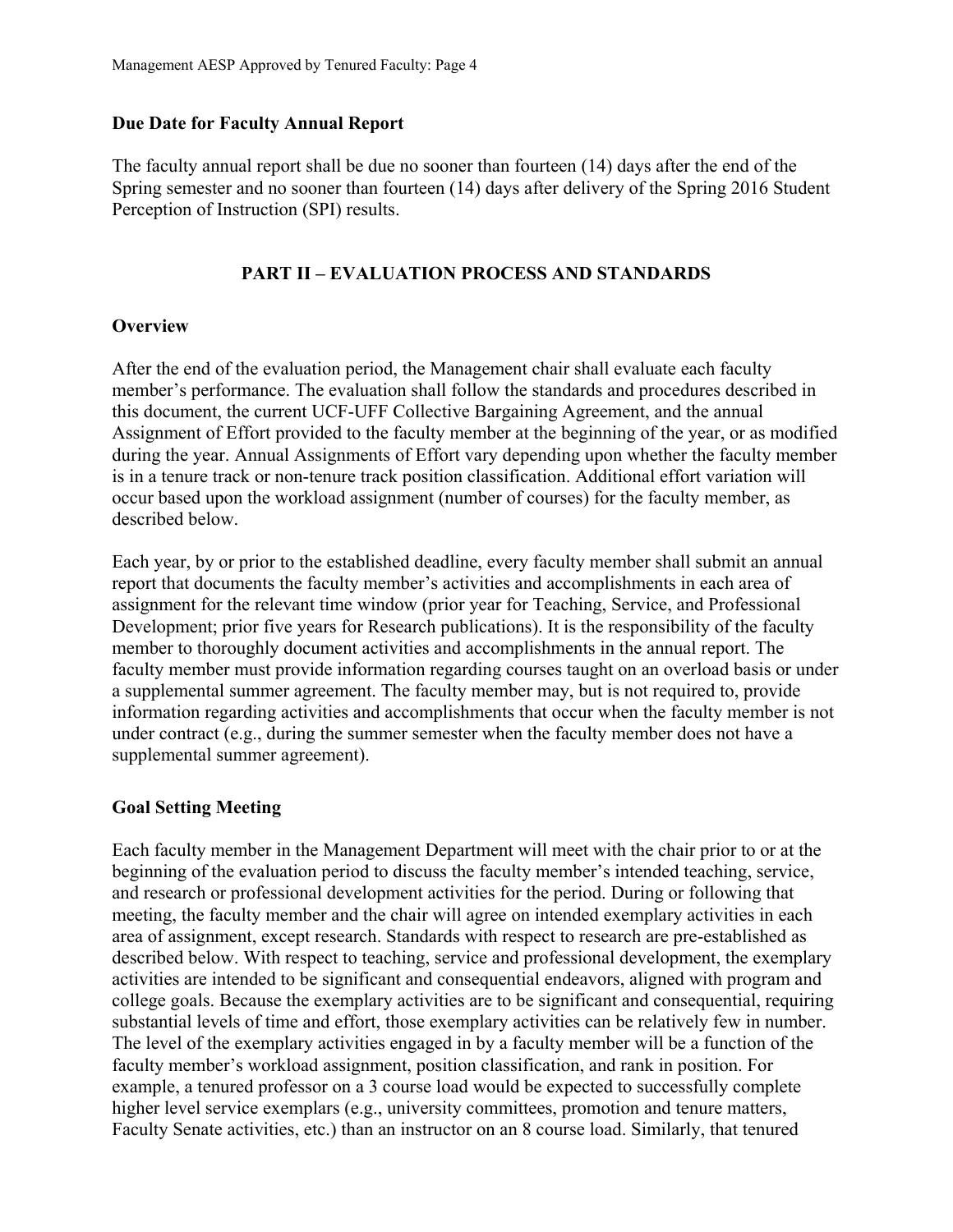professor would be expected to engage in teaching exemplar options that extended beyond the domain of an instructor (e.g., doctoral student engagements).

The faculty member and the chair will come to agreement on specific exemplar activities as well as goals for those activities. These activities and goals will be recorded on the Faculty Member Annual Goals form found in Appendix 2, which shall be signed by the faculty member and the chair. If agreement is not reached, the faculty member may appeal to the dean or dean's representative to establish goals or may proceed with intended activities and be evaluated based on the standards stated in each section of this document.

In general, meeting the minimum standards for a Satisfactory rating in an area of assignment and achieving the goals for agreed upon exemplary activities in that area will result in an Outstanding rating in that area. Meeting the minimum standards for a Satisfactory rating in an area of assignment and making substantive progress on agreed upon exemplary activities in that area will result in an Above Satisfactory rating in that area. The faculty member can request a meeting with the chair during the evaluation period to discuss changes to the agreed upon goals. If there is agreement on new activities and/or goals, a new Faculty Member Annual Goals form will be completed and signed.

Completed Faculty Member Annual Goals forms for the current year and previous years will be made publicly available.

#### **Evaluation of Each Area of Assignment**

Each of the remaining sections of this document relates to an area of assignment (Teaching, Research, Service, and Professional Development. For each area of assignment, minimum standards for achieving an evaluation rating of Satisfactory are described, In the Research area, evaluations higher than the Satisfactory level are achieved through additional publications beyond what are required for a Satisfactory rating along with activity/success on exemplary activities defined for this assignment area. In the Teaching, Service, and Professional Development areas, evaluations higher than the Satisfactory level are achieved through activities/success on exemplary activities defined for those assignment areas. In general, the evaluation ratings in each area of assignment are determined as follows (with the additional publication proviso for the Research area):

*Outstanding* will be assigned if the faculty member meets the minimum standards for a rating of Satisfactory in the area of assignment and either (a) there is evidence of success in substantially more of the listed additional exemplary activities, in quality, difficulty, variety or number of occurrences, than a majority of the faculty member's peers or (b) the faculty member has achieved the goals agreed to by the faculty member and chair at the beginning of the evaluation period for specific exemplary activities in that area of assignment.

*Above Satisfactory* will be assigned if the faculty member meets the minimum standards for a rating of Satisfactory and either (a) there is substantive evidence of multiple listed additional exemplary activities or (b) the faculty member has made substantial progress toward the achievement of the goals and/or the successful completion of the specific exemplary activities in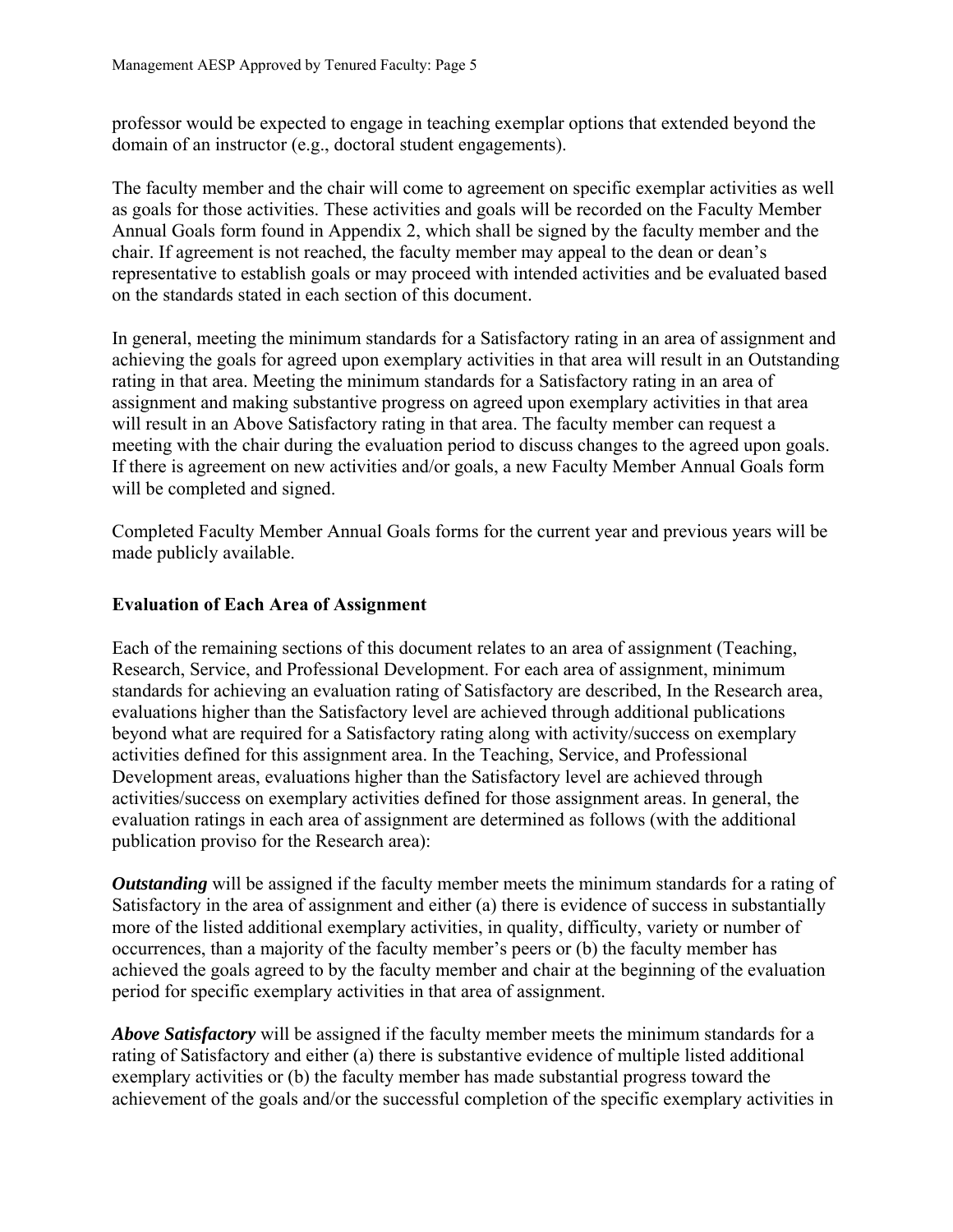that area of assignment agreed to by the faculty member and chair at the beginning of the evaluation period.

*Satisfactory* will be assigned if the faculty member meets the minimum standards for a rating of Satisfactory and there is little or no evidence of any additional exemplary activities in the area.

*Conditional* will be assigned if the faculty member does not meet the minimum standards for a rating of Satisfactory for the current evaluation period and was not assigned a Conditional or Unsatisfactory rating in the area for either of the previous two evaluation periods.

*Unsatisfactory* will be assigned if the faculty member does not meet the minimum standards for a rating of Satisfactory for the current evaluation period and was assigned a Conditional or Unsatisfactory rating in the area for either of the previous two evaluation periods.

In addition, it will be the burden of the Management Chair to document and present evidence whenever it is deemed that a faculty member should receive an evaluation rating that is below Satisfactory in any area of assignment.

# **Overall Rating**

In general, the overall annual evaluation rating shall be calculated as the weighted average evaluation over all areas of assignment, where the evaluation in each area is assigned a number as follows:

- $\bullet$  Outstanding = 4
- Above Satisfactory  $= 3$
- Satisfactory  $= 2$
- Conditional  $= 1$
- $\bullet$  Unsatisfactory = 0

The weight for each area shall be the assignment of effort for the area, as indicated in Table 1 above. The numerical result shall be rounded to the nearest whole number and the overall rating of Outstanding, Above Satisfactory, Satisfactory, Conditional, or Unsatisfactory shall be assigned following the preceding numerical equivalences (e.g., 3.50 rounds to 4 which is an evaluation of Outstanding, whereas 3.49 rounds to 3 which is an evaluation of Above Satisfactory.)

There are two exceptions in this annual Overall Rating determination:

- (a) A faculty member cannot receive an overall annual evaluation rating that exceeds the evaluation rating the faculty member received on his or her highest weighted workload assignment.
- (b) If a faculty member receives an evaluation of Unsatisfactory in any area of assignment, the faculty member's overall rating shall be Unsatisfactory for the evaluation period.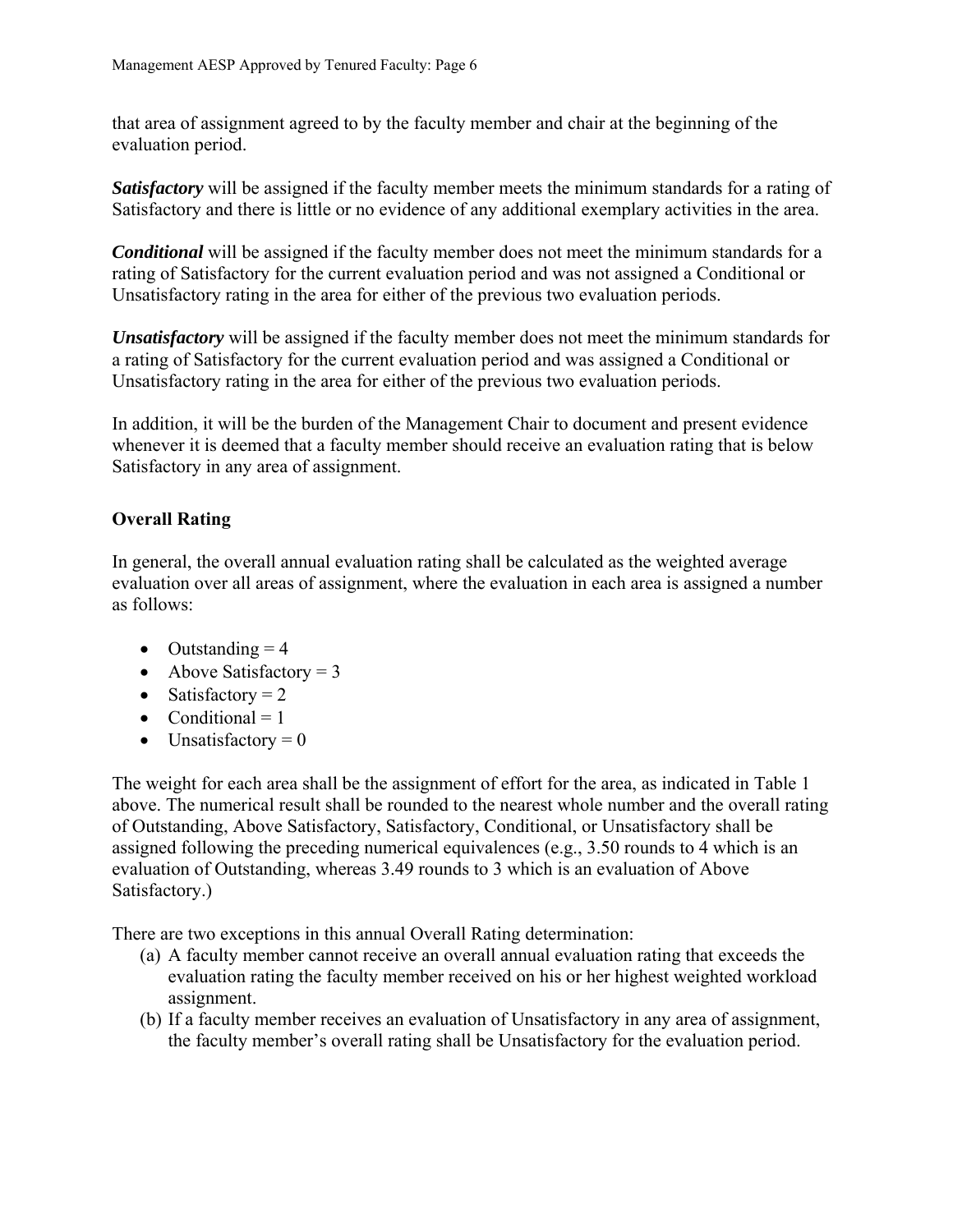#### **PART III – STANDARDS FOR TEACHING AND STUDENT ENGAGEMENT**

#### **Overview**

The Management chair will evaluate the teaching and student engagement performance and effectiveness of the faculty member for the evaluation period as part of the annual evaluation process. The faculty member's primary goal in teaching should be to foster student learning; therefore, the focus of these evaluation standards is on activities and accomplishments that directly foster learning by the faculty member's students. The evaluation of teaching is not a simple counting of the number or variety of activities; it seeks to measure both efforts expended, progress made, and outcomes achieved.

#### **Sources of Information**

In forming the evaluation of teaching and student engagement, the chair will consider the faculty member's teaching assignment for the year (number and types of courses) and will gather information from:

- teaching and student engagement related materials submitted by the faculty member as a part of his or her annual report;
- feedback from students, peers, and others regarding the faculty member's teaching performance and effectiveness. If the chair receives negative feedback that might reasonably be expected to impact the faculty member's annual evaluation, the faculty member will be informed of this feedback in writing as soon as practicable and provided the opportunity to respond to it;
- written reports such as student perception of instruction (SPI) numerical feedback and written comments, Faculty Center for Teaching and Learning reports of attendance at sessions, etc.;
- teaching observations and evaluations, if conducted. If the chair, designee, or peer conducts observation and evaluation of teaching, it will be done according to the requirements of the collective bargaining agreement and on an equitable basis (e.g., some defined group such as all faculty members in the first two years of UCF employment, all faculty members earning evaluations below Satisfactory in the previous year, etc.).

#### **Teaching Activities: Defined**

It is important to clearly delineate faculty activities that are classified as "teaching-related." For purposes of evaluation in the Department of Management, a teaching activity is defined as any in which the faculty member individually mentors, instructs, debates, discusses, and/or advises a student or group of students. Teaching activities also include the time and effort expended in the preparation of materials for these types of engagements, as well as the time and effort expended in any student assessments for these activities. Thus, acting in the role of faculty advisor to a UCF sponsored student organization is classified as a teaching-related activity, as would making a presentation to a student group at the exchange, or serving as a member on a dissertation committee. However, an activity such as "grading a PhD comprehensive exam" would be considered a service activity since the grading is done without direct student interaction.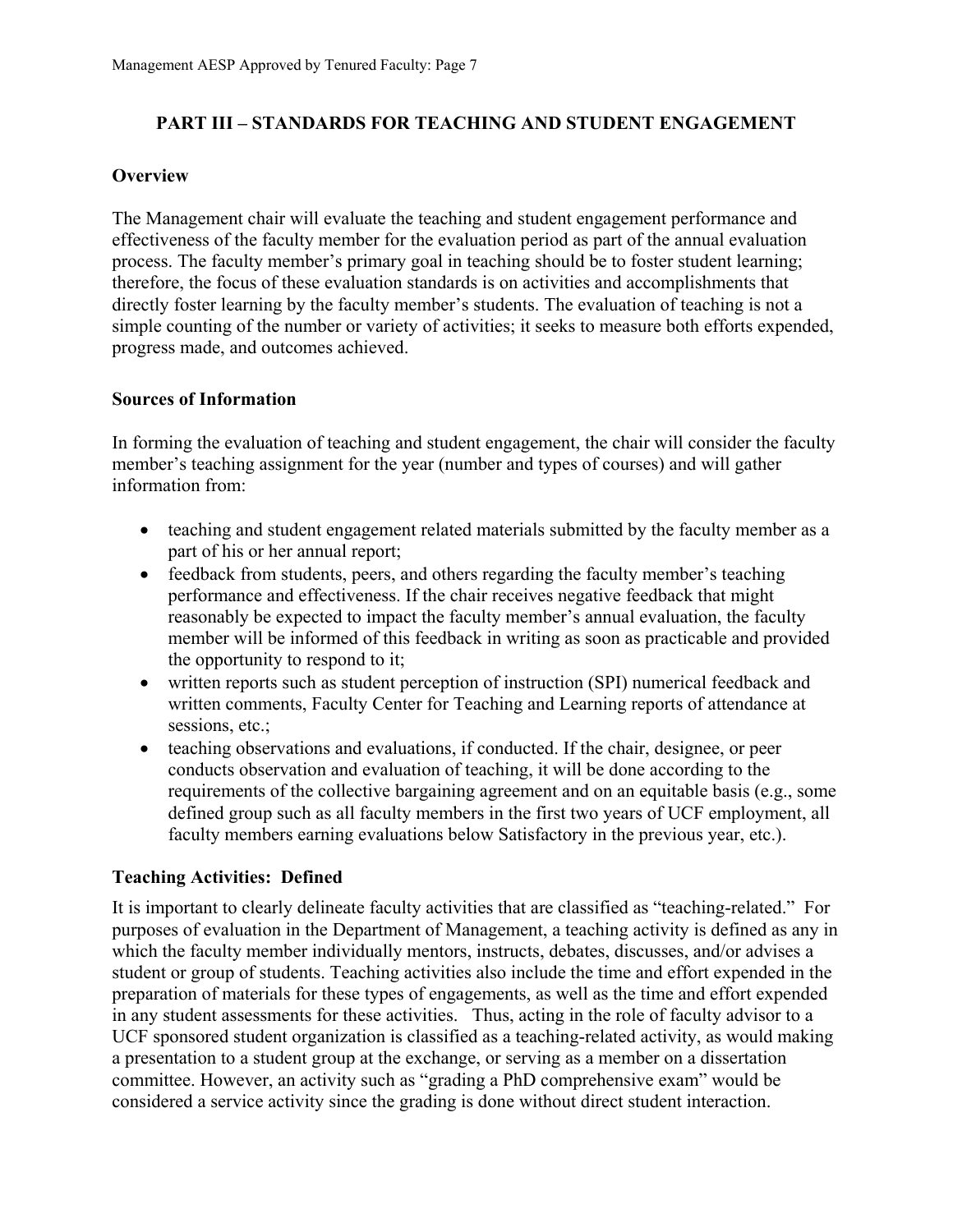#### **Minimum Standards for a Satisfactory Rating**

The minimum standards for teaching and student engagement focus on the faculty member's teaching assignment, including work outside of the classroom that supports assigned classes and the students enrolled in them.

In order to earn a rating of Satisfactory or higher, the faculty member must do all of the following:

- for each course taught:
	- o deliver the course as designed by a department subcommittee or in accordance with appropriate norms for the course's content description;
	- o provide informative and timely performance feedback to students (e.g., grades and comments on assignments) using the rubrics established for the course. Performance feedback should reflect meaningful differences in performance across students as demonstrated by grade distributions and other measures;
	- o relay information to students (regarding, e.g., internships, job fairs, co-curricular opportunities) on a timely basis;
	- o hold classes as scheduled, including a final exam or other activity during the scheduled final exam period, unless a written exemption is granted by the chair, in advance where possible;
	- o hold at least 1 hour of pre-scheduled office hours each week for each 3-hour course assigned at the campus on which the course is taught, be available for additional appointments with students at mutually convenient times, and respond to student emails and phone calls in a timely manner;
	- o earn a rating of Good, Very Good, or Excellent for "Overall Effectiveness of the Instructor" from at least 50% of students responding to the Student Perception of Instruction (SPI) instrument across all courses taught during the evaluation period;
	- o receive evaluations of Satisfactory or higher on teaching observations, if conducted (the rubric for teaching observation feedback will be provided to the faculty member in advance);
	- o act in a professional manner and show proper respect for students in classroom settings, in other face-to-face meetings, and in communications. This requirement does not preclude having high expectations for student efforts and behavior or high grading standards;
	- o adhere to the standards of conduct described in the UCF Faculty Handbook;
	- o maintain academic and/or professional qualifications necessary under accreditation standards (SACS and AACSB) for your faculty classification and rank within that classification.

# **Exemplary Activities**

If the faculty member meets the minimum standards for a Satisfactory rating, the chair will consider a faculty member's additional activity for evidence of exemplary performance. During the annual goal setting meeting, the chair and each faculty member will agree on intended exemplary activities in each area of assignment, except research (see p. 4). In weighing the contribution of exemplary activities, the Chair may consider the effort expended, the substance,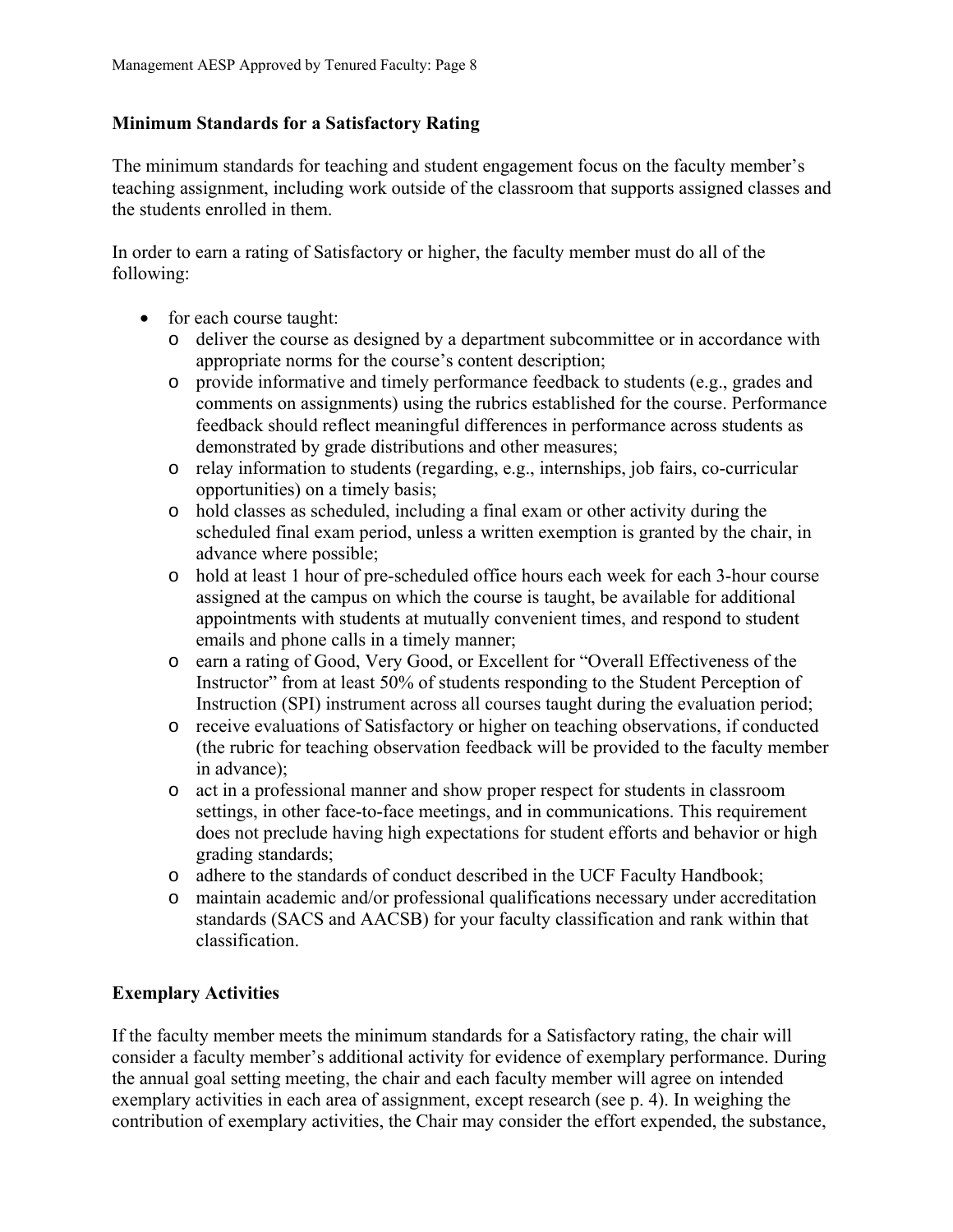depth and strategic importance of the activity, and the outcome achieved for each exemplar on a faculty member's annual statement of goals.

Sample activities may include, but are not limited to:

- **Recognition** (e.g., earning a University, College, or association award)
- **Innovation** (e.g., course development or redesign; student engagement activities)
- **Service** (e.g., supervising UCF sponsored student organizations or independent studies)

## **Examples of Different Ratings Outcomes**

Note: these examples do not apply if the faculty member and director have agreed upon activities and goals for the evaluation period.

Example 1: Faculty member meets the standards for a Satisfactory evaluation. In addition, the faculty member is a diligent second reader on a Ph.D. summer paper, *or* serves as a responsible member of an undergraduate honors thesis committee and is a speaker once at the Exchange. Evaluation is Satisfactory.

Example 2: Faculty member meets the standards for a Satisfactory evaluation. A Track E or F (see Table 1) faculty member serves with distinction on a Ph.D. dissertation committee, as a first reader on a successful Ph.D. summer paper, and satisfactorily teaches a new course preparation. Alternatively, a Track A-D faculty member prepares and delivers a successful teaching workshop for FCTL, and finds multiple successful speakers for the Exchange, and chairs a successful Honors in the Major thesis. Evaluation is Above Satisfactory.

Example 3: Faculty member meets the standards for a Satisfactory evaluation. In addition, a Track E or F faculty member (See Table 1) chairs a completed Ph.D. dissertation, develops and teaches a new Ph.D. seminar and presents in a Ph.D. consortia at a professional conference. Alternatively, a faculty member on any track serves as faculty advisor for a vibrant student club, attends their monthly meetings, arranges speakers for their program, helps them significantly increase membership, and works with another faculty member to create and launch a student contest that judges students across the university. Evaluation is Outstanding. Finally, winning a College, University, or Professional Association's teaching award is *prima facie* evidence of Outstanding Teaching.

# **PART IV – STANDARDS FOR RESEARCH**

#### **Overview**

Faculty with a research assignment will be evaluated on the basis of research publications, supplemented with a variety of additional research exemplars. The research publication component of this assignment dimension will be evaluated on the basis of publication activity over the most recent five-year period, while the additional research exemplars will be evaluated for only the current review year.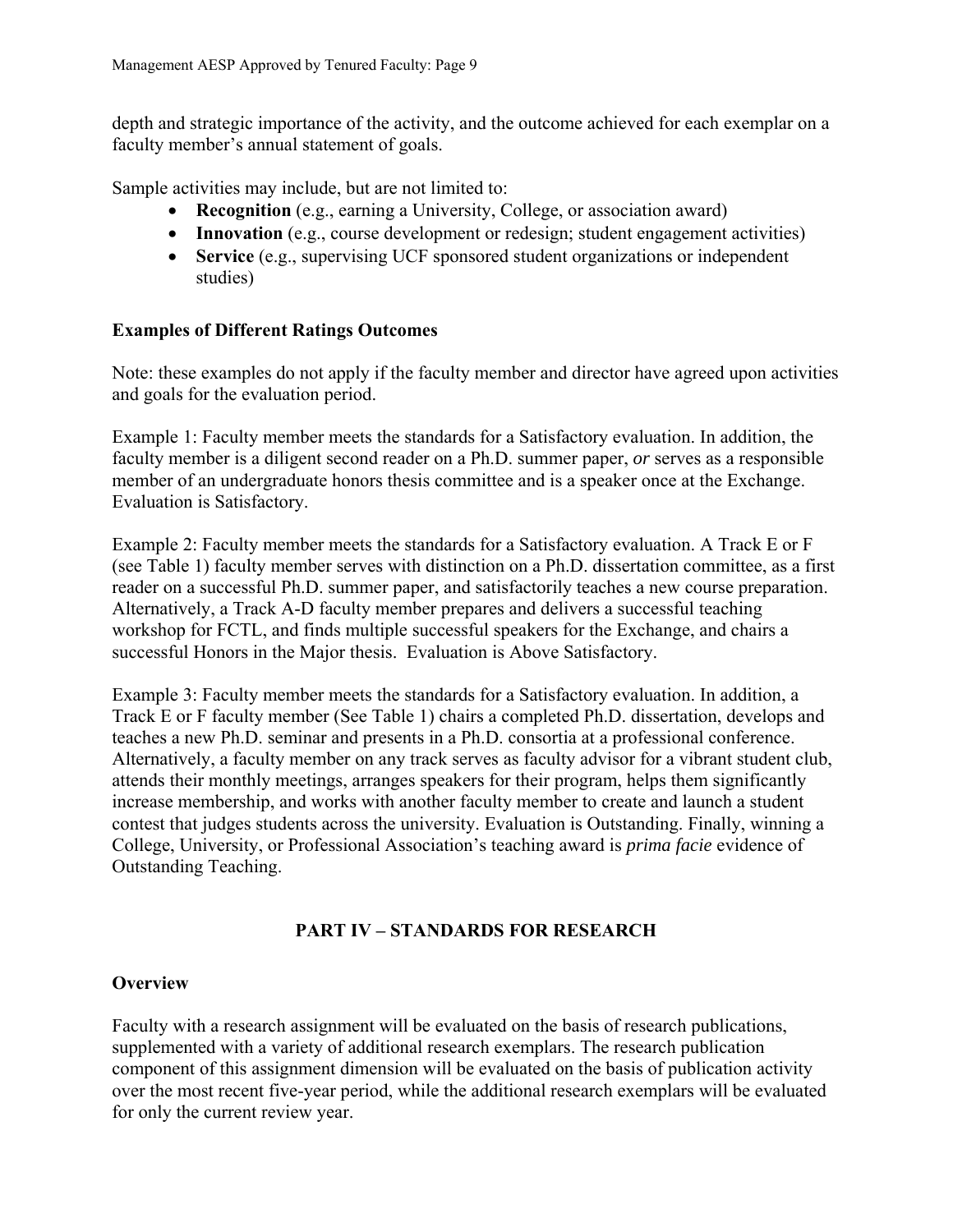The Chair shall consider the research productivity and the contribution of this productivity to each faculty member's research program and to the mission and goals of the Department and College. This assessment includes the quantity and quality of publications in scholarly journals and other academic outlets, research contracts and grants, and other exemplar activities, as noted below. A representative listing of journals with their respective categories is provided in the Appendix 3.

#### **Sources of Information**

In the evaluation of research and creative activity, the chair will assess the caliber of the faculty member's most recent five-year publication record, as measured by the categories of the journals in which those publications appear. Newly hired assistant professors with no credit towards tenure will have their research in the first two years evaluated on the basis of identifiable research activities at UCF (e.g. publications, journal submissions, papers that are to be revised and resubmitted to the same journal, working papers, etc.). Newly hired tenure-track faculty members who receive credit towards tenure will have an evaluation window that includes those years of tenure credit and the research publications therein. In addition, the chair will rely on information provided in the faculty member's annual evaluation portfolio to gauge the quality and quantity of the supplemental research activities (exemplars) engaged in during the annual evaluation period.

#### **Minimum Standards for a Satisfactory Rating**

A rating on research activities will only be provided for Management faculty who have a research assignment. Generally speaking, faculty in the Instructor classification will have no research assignment, and instead will be provided an evaluation for professional development in lieu of a research evaluation (see the Professional Development section later in this document). Furthermore, faculty in the lecturer classification or in tenure track classifications have different research assignment weights, so the minimum standards for a Satisfactory rating will differ depending upon those research assignment weights. Table 2 below displays those minimum standards for all faculty who have a research assignment.

#### **Minimum Standards for All Research Evaluation Ratings**

Different workload assignments carry with them different research expectations; therefore, minimum standards for the various ratings will be a function of the research assignment percentage, as determined by the assignment workload. Table 2 summarizes the research accomplishments necessary to obtain the various evaluation ratings for the different workload assignments.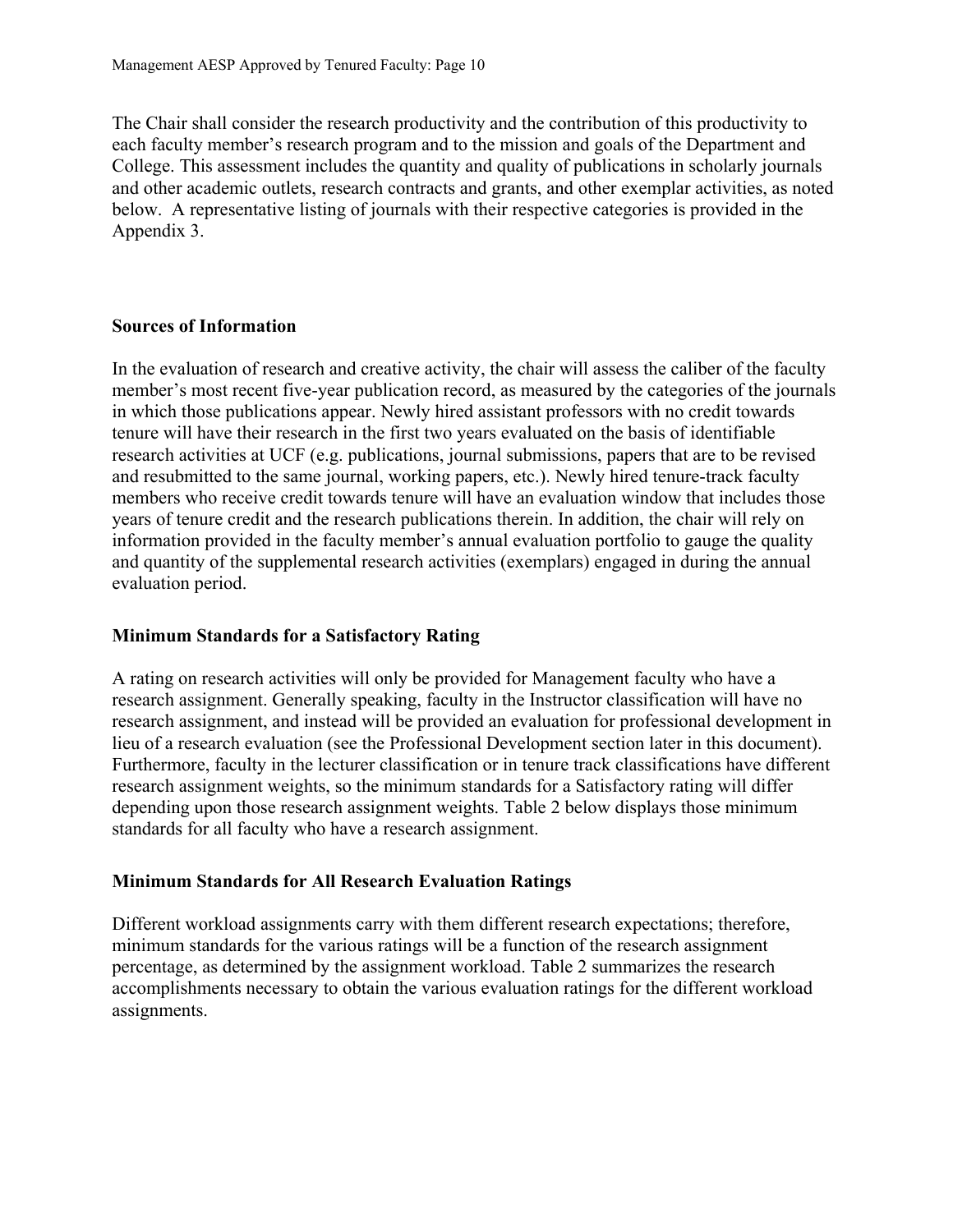|                       | <b>Faculty Workload Track</b>                                                                                                                                                                                                                                                      |                                                                                                                                                                                                                                                                                                                                                                                                                    |                                                                                                                                                                                                                                                                                                                                                                                                                                                            |  |
|-----------------------|------------------------------------------------------------------------------------------------------------------------------------------------------------------------------------------------------------------------------------------------------------------------------------|--------------------------------------------------------------------------------------------------------------------------------------------------------------------------------------------------------------------------------------------------------------------------------------------------------------------------------------------------------------------------------------------------------------------|------------------------------------------------------------------------------------------------------------------------------------------------------------------------------------------------------------------------------------------------------------------------------------------------------------------------------------------------------------------------------------------------------------------------------------------------------------|--|
|                       | <b>Track B</b>                                                                                                                                                                                                                                                                     | Tracks C & D                                                                                                                                                                                                                                                                                                                                                                                                       | Tracks E & F                                                                                                                                                                                                                                                                                                                                                                                                                                               |  |
| Rating                | (7 courses)                                                                                                                                                                                                                                                                        | $(6 \text{ courses } \& 5 \text{ courses})$                                                                                                                                                                                                                                                                                                                                                                        | $(4 \text{ courses } \& 3 \text{ courses})$                                                                                                                                                                                                                                                                                                                                                                                                                |  |
| Outstanding           | Meet current college criteria<br>for academic qualification to<br>teach graduate courses. Also<br>at least 1 publication in a<br>referred management journal<br>classified as "Other Quality"<br>or higher. In addition,<br>evidence of "exemplar"<br>activity as described below. | Meet current college criteria<br>for academic qualification to<br>teach graduate courses. Also<br>at least 1 publication in a<br>referred management journal<br>classified as "Category 1" or<br>higher, or at least 2<br>publications in refereed<br>journals classified as "Other<br>Quality" or "Discipline<br>Relevant." In addition,<br>substantial evidence of<br>"exemplar" activity as<br>described below. | Meet current college criteria<br>for academic qualification to<br>teach graduate courses. Also<br>at least 2 publications in<br>referred management<br>journals classified as<br>"Premier," or at least 1<br>publication in a refereed<br>journal classified as<br>"Premier" plus at least 2<br>publications in refereed<br>journals classified as<br>"Category 1A." In addition,<br>substantial evidence of<br>"exemplar" activity as<br>described below. |  |
| Above<br>Satisfactory | Meet current college criteria<br>for academic qualification to<br>teach graduate courses. In<br>addition, evidence of<br>"exemplar" activity as<br>described below.                                                                                                                | Meet current college criteria<br>for academic qualification to<br>teach graduate courses. Also<br>at least 1 publication in a<br>referred management journal<br>classified as "Other Quality"<br>or higher. In addition,<br>evidence of "exemplar"<br>activity as described below.                                                                                                                                 | Meet current college criteria<br>for academic qualification to<br>teach graduate courses. Also<br>at least 1 publication in a<br>referred management journal<br>classified as "Premier," plus<br>substantial evidence of<br>"exemplar" activity as<br>described below.                                                                                                                                                                                     |  |
| Satisfactory          | Meet current college criteria<br>for academic qualification to<br>teach undergraduate courses.                                                                                                                                                                                     | Meet current college criteria<br>for academic qualification to<br>teach graduate courses. In<br>addition, evidence of<br>"exemplar" activity as<br>described below.                                                                                                                                                                                                                                                | Meet current college criteria<br>for academic qualification to<br>teach graduate courses. Also<br>at least 1 publication in a<br>referred management journal<br>classified as "Category 1A"<br>or higher, plus substantial<br>evidence of "exemplar"<br>activity as described below.                                                                                                                                                                       |  |
| Conditional           | Does not meet current<br>college criteria for academic<br>qualification to teach<br>undergraduate courses for<br>current evaluation period.                                                                                                                                        | Meet current college criteria<br>for academic qualification to<br>teach undergraduate courses.                                                                                                                                                                                                                                                                                                                     | Meet current college criteria<br>for academic qualification to<br>teach graduate courses.                                                                                                                                                                                                                                                                                                                                                                  |  |
| Unsatisfactory        | Does not meet current<br>college criteria for academic<br>qualification to teach<br>undergraduate courses for<br>current and preceding<br>evaluation periods.                                                                                                                      | Does not meet current<br>college criteria for academic<br>qualification to teach<br>undergraduate courses for<br>current evaluation period.                                                                                                                                                                                                                                                                        | Meet current college criteria<br>for academic qualification to<br>teach undergraduate courses.                                                                                                                                                                                                                                                                                                                                                             |  |

**Table 2 Minimum Standards for Research Ratings by Faculty Workload**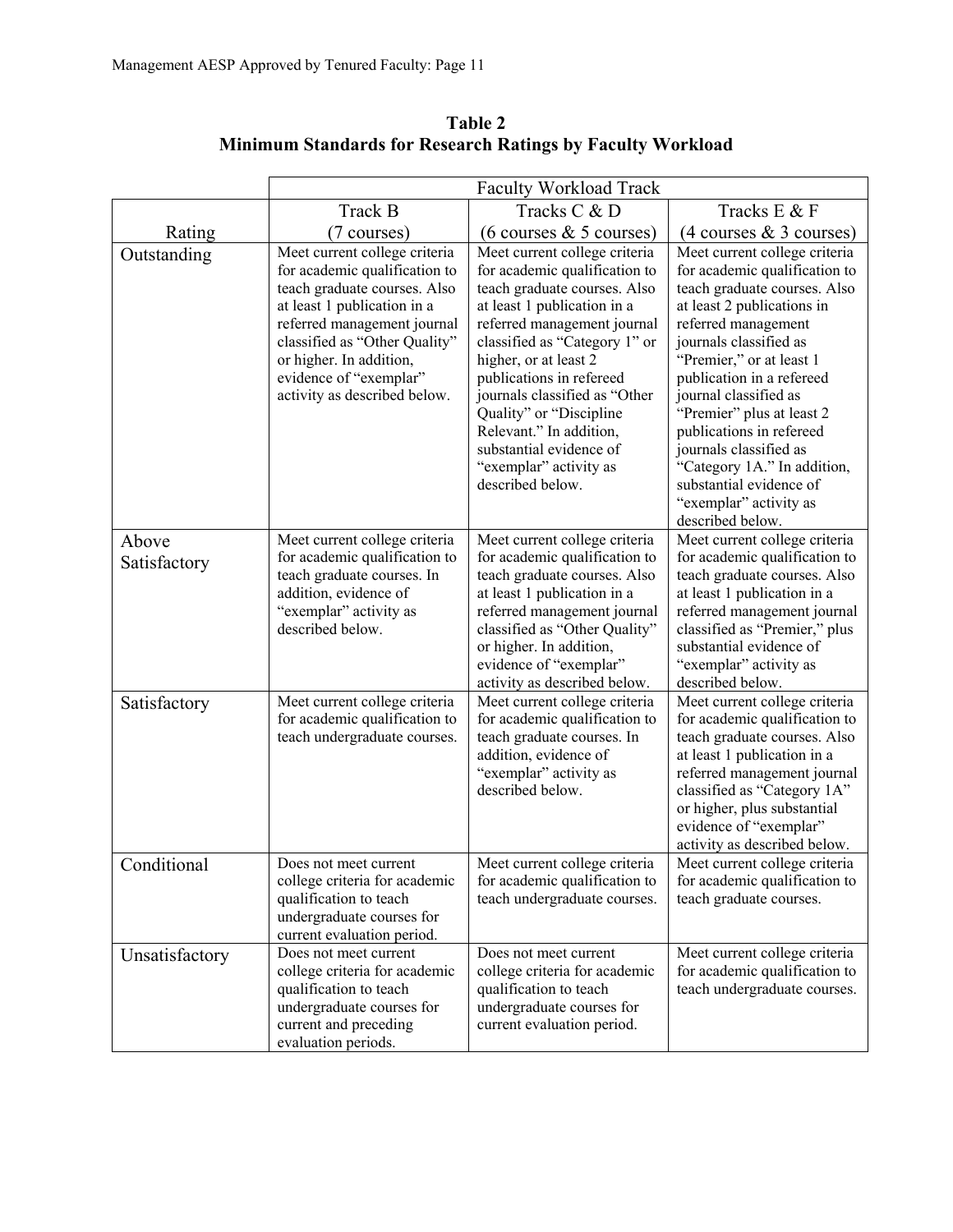#### **Exemplary Activities**

The minimum standards described in Table 2 include both publications and other exemplary research oriented activities. The chair will take these current year exemplary activities into account, the effort expended, the substance/depth of the activity, and the outcome achieved for each exemplar on a faculty member's annual statement of goals. Potential exemplary research activities include:

- best publication award by national scholarly organization or premier journal;
- best paper national conference;
- CBA Excellence in Research Award recipient;
- multiple publications in Category 1 journals (above those required for a rating);
- principle or co-investigator on external research contract or grant > \$200,000;
- presentation at a national academic conference;
- proceedings publication for a national academic conference;
- strong portfolio of research in progress;
- co-authoring articles with doctoral students;
- principle or co-investigator on external research contract or grant < \$200,000;
- presentation at a regional academic conference;
- proceedings publication for a regional academic conference.

The above list of exemplars of additional research activities is not considered to be exhaustive. Faculty members may bring to the attention of the chair activities not included in the above list that may be counted towards the performance evaluation. The faculty member and department chair may also determine that certain time-intensive activities or an exceptional level of performance may count as more than one activity. In addition, in the service section that follows, the list of exemplars includes a few professional service activities that could be construed to enhance the research mission of the department for they reflect distinctive accomplishments that stem from the faculty member's research expertise or visibility. As such, it will be left to the chair and the faculty member to make the determination of whether such activities will apply toward the research or service evaluation. These exemplars include the following:

- serving with distinction as a member of a journal's Editorial Review Board, especially for Premier and Category 1A journals;
- serving with distinction as an Action Editor, especially for Premier and Category 1A journals;
- serving with distinction as an Editor-in-Chief, especially for Premier and Category 1A journals;
- elected leadership to governing boards in professional associations, especially at the national/international level;
- elected officer in professional association, especially at the national/international level.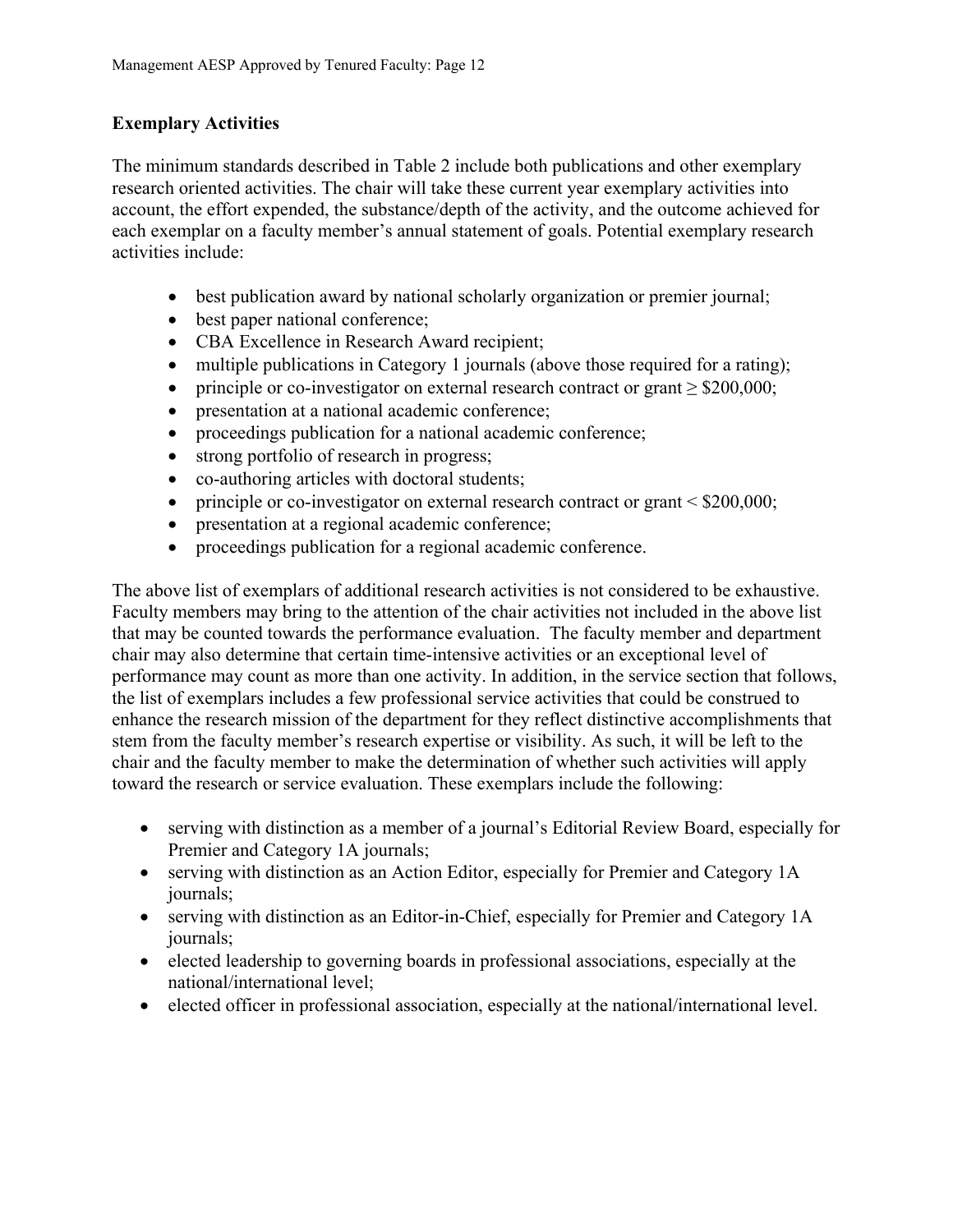#### **PART V – STANDARDS FOR SERVICE**

#### **Overview**

The chair of the Management Department will evaluate the university and professional service efforts and achievements of the faculty member for the evaluation period as part of the annual evaluation process. The faculty member's primary goal in service should be advancing the interests and meeting the needs of the university (i.e., Management Department, College of Business Administration, University of Central Florida) and the profession (e.g., academic associations, research publication outlets). Service expectations for professional service relative to university service increase with the amount of weight allocated to research in Table 1 (and vice-versa). The evaluation of service is not a simple counting of the number or variety of activities; it seeks to measure time and effort expended as well as outcomes achieved. The 10% service commitment, common to all faculty, equates to approximately 150 hours over the course of the academic year. It will be the responsibility of the faculty member to document the service activities, time expended, and outcomes achieved in the Faculty Annual Report. There are many service assignments and activities that individually may seem minor, but collectively are critical to the day-to-day operation of the department, college, and university. Faculty will benefit from the participation in such activities to the extent that they contribute toward the service time commitment expected for a Satisfactory service evaluation. Effort and outcome on exemplary service activities (described later) are what can elevate the service evaluation to an Above Satisfactory or Outstanding level.

#### **Sources of Information**

In the evaluation of service, the chair will consider the faculty member's interests, opportunities for service, and any service activities and related goals to which the faculty member and chair agreed at the beginning of the evaluation period. The chair will gather information from:

- materials related to service submitted by the faculty member as a part of his or her annual report, which should thoroughly document all activities; and
- public sources of information relating to the faculty member's service activities.

#### **Minimum Standards for a Satisfactory Rating**

In order to earn a rating of Satisfactory or higher, the expectations of a faculty member are a function of his or her faculty classification, as follows:

All faculty members are expected to:

- attend department and college faculty meetings, as scheduled;
- serve on at least one department, college, or university committee.

Faculty members in Tracks E and F are additionally expected to:

- maintain membership in appropriate professional organizations;
- attend at least one professional association meeting;
- serve as a reviewer at a research outlet appropriate for rank;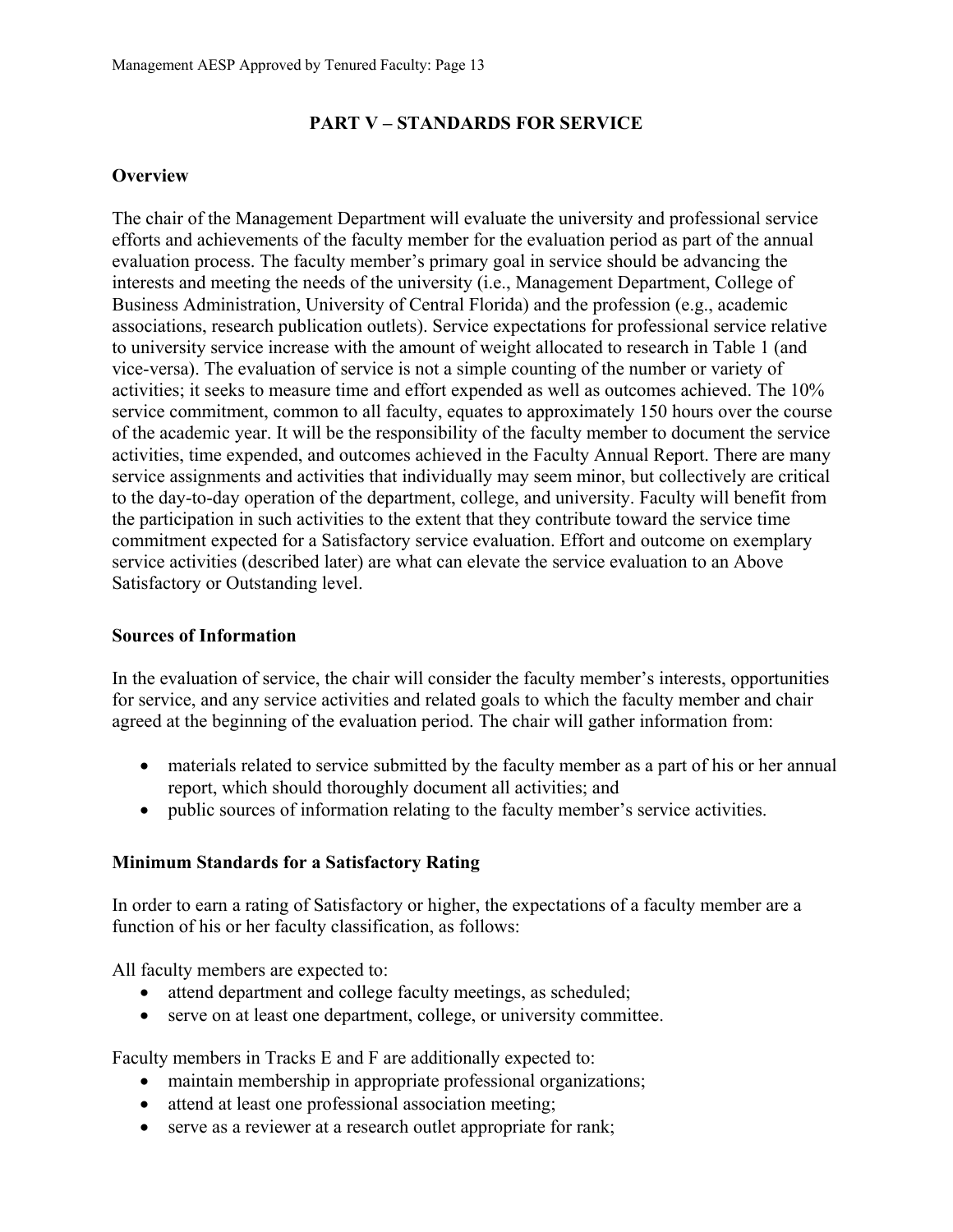attend graduation when required to perform a Ph.D. student hooding.

Faculty members in Tracks A through D are additionally expected to:

- attend one university graduation ceremony at which COBA students graduate per year;
- attend and participate in one Welcome-to-the-Majors event per year;
- perform other activities beneficial to the university, college, or Department, such as:
	- o attend the president's state of the university event;
	- o serve as a judge for student contests;
	- o attend speaker events in The Exchange;
	- o serve as a guest speaker in another class;
	- o deliver "talks" to professional associations or business groups;
	- o attend college faculty meetings with the president and provost.
- engage in active substantive service as a committee member or perform similar work, such as serving on the:
	- o college or program instructor/lecturer promotion committee;
	- o college teaching committee;
	- o college UPRC;
	- o faculty senate;
	- o student conduct board; or
	- o other college or university committees as agreed to with the Chair.

#### **Exemplary Activities**

The following are examples of service activities that benefit the program, college, university, profession, and/or business community. These activities are not necessarily weighted equally. The chair will take into account the effort expended, the substance/depth of the activity, and the outcome achieved.

#### *Exemplary University Service Examples:*

- successfully developing, growing or sustaining a signature program for 30-50 high achieving students in the program;
- successfully developing, growing or sustaining a community-focused conference (perhaps in conjunction with other organizations);
- successfully fund raising for the program or college (such as sponsorships of events or courses);
- providing valuable internal consulting services for the university, the college, or our students, such as service as a Blackstone Launchpad faculty fellow;
- serving with distinction on additional department, college, or university committees as agreed upon with the department chair;
- preparing and grading Ph.D. comprehensive exam questions;
- coordinating the collection of data and preparation of the undergraduate assessment document;
- coordinating the collection of data and preparation of the MSM assessment document;
- serving with distinction on department, college, or university committees that meet regularly and perform a critical service or accomplish a major task.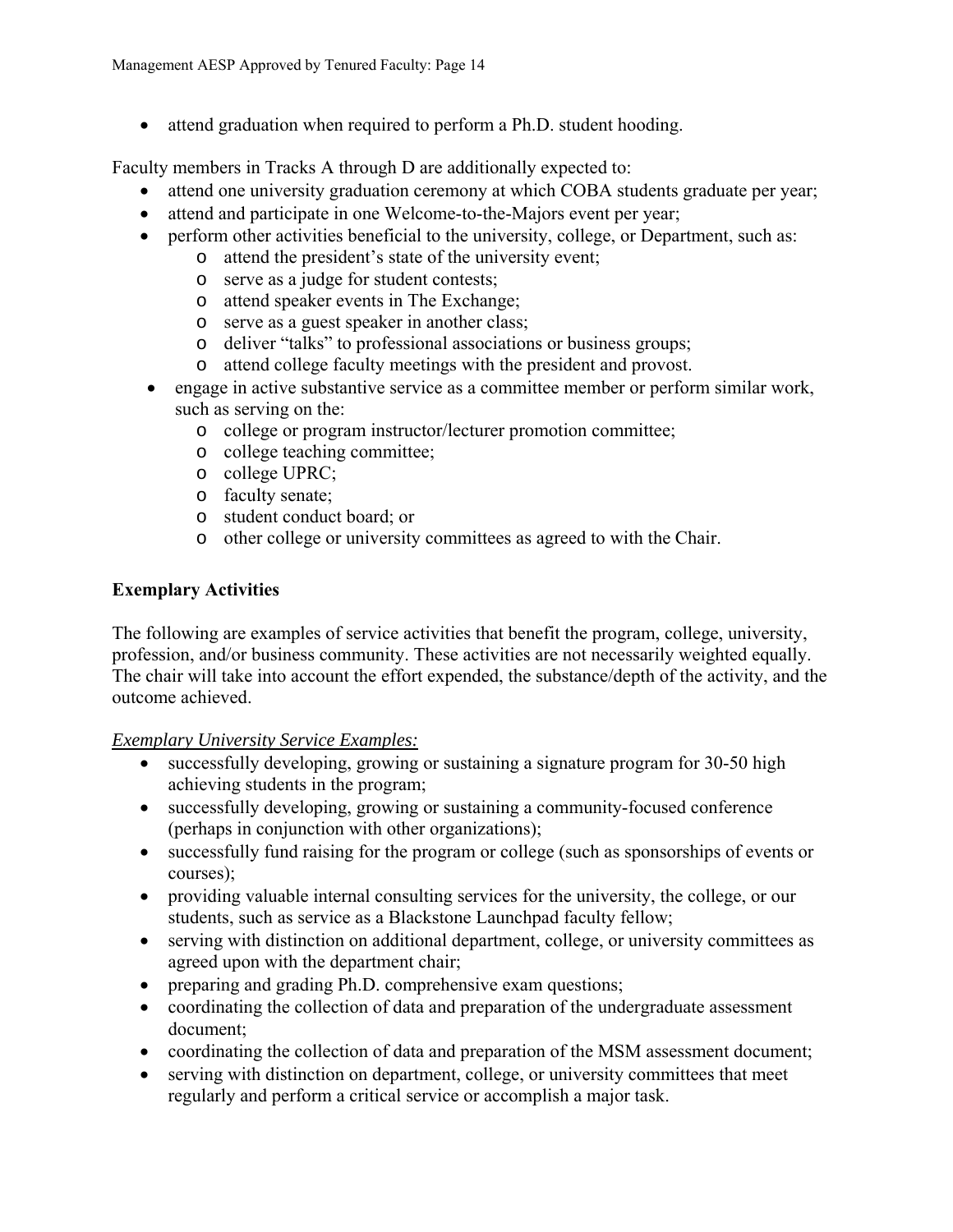# *Exemplary Professional Service Examples:*

- serving with distinction as an member of a journal's Editorial Review Board, especially for premier and Category 1A journals;
- serving with distinction as an Action Editor, especially for premier and Category 1A journals (without course release);
- serving with distinction as an Editor-in-Chief, especially for Premier and Category 1A journals (without course release);
- professional presentations, especially national/international associations (e.g., AoM, SMS, SIOP);
- invited talks/visits (other than job talks!) at other universities;
- non-elected participation in the activities of a professional association (e.g., consortia organizer, track-chair), especially at the national/international level;
- elected leadership to governing boards in professional associations, especially at the national/international level;
- elected officer in professional association, especially at the national/international level.

Repetition of these activities, when possible, will provide additional justification for a higher rating.

# **Examples of Different Ratings Outcomes**

Note: these examples do not apply if the faculty member and director have agreed upon activities and goals for the evaluation period.

# *Examples for Track A-D Faculty*:

Example 1: Faculty member regularly attends department and college faculty meetings, and participates in and/or chairs a university (department, college, our university-level) committee that meets regularly. Faculty member attended the Fall or Spring graduation, regularly attends events in The Exchange, served as a judge for a student competition, and fulfilled service hours requirement. Evaluation is Satisfactory.

Example 2: Faculty member meets the requirements for a Satisfactory evaluation, is active in a local professional organization related to the area of teaching, and is a contributing member of a department or college committee (or multiple committees) that has a heavy work load (i.e., meets often and/or has a high work volume. Evaluation is Above Satisfactory.

Example 3: Faculty member meets the requirements for a Satisfactory evaluation, Chairs a Department or College committee (or serves on multiple committees) with distinction that has heavy workloads, and/or serves with distinction on high-profile/heavy workload University-level committee(s). Is an officer in a local community organization related to the faculty member's expertise. Successfully takes on and completes an important on-going task within the Department and/or College (e.g., coordinates the undergraduate program assessment activities and data collection). Evaluation is Outstanding.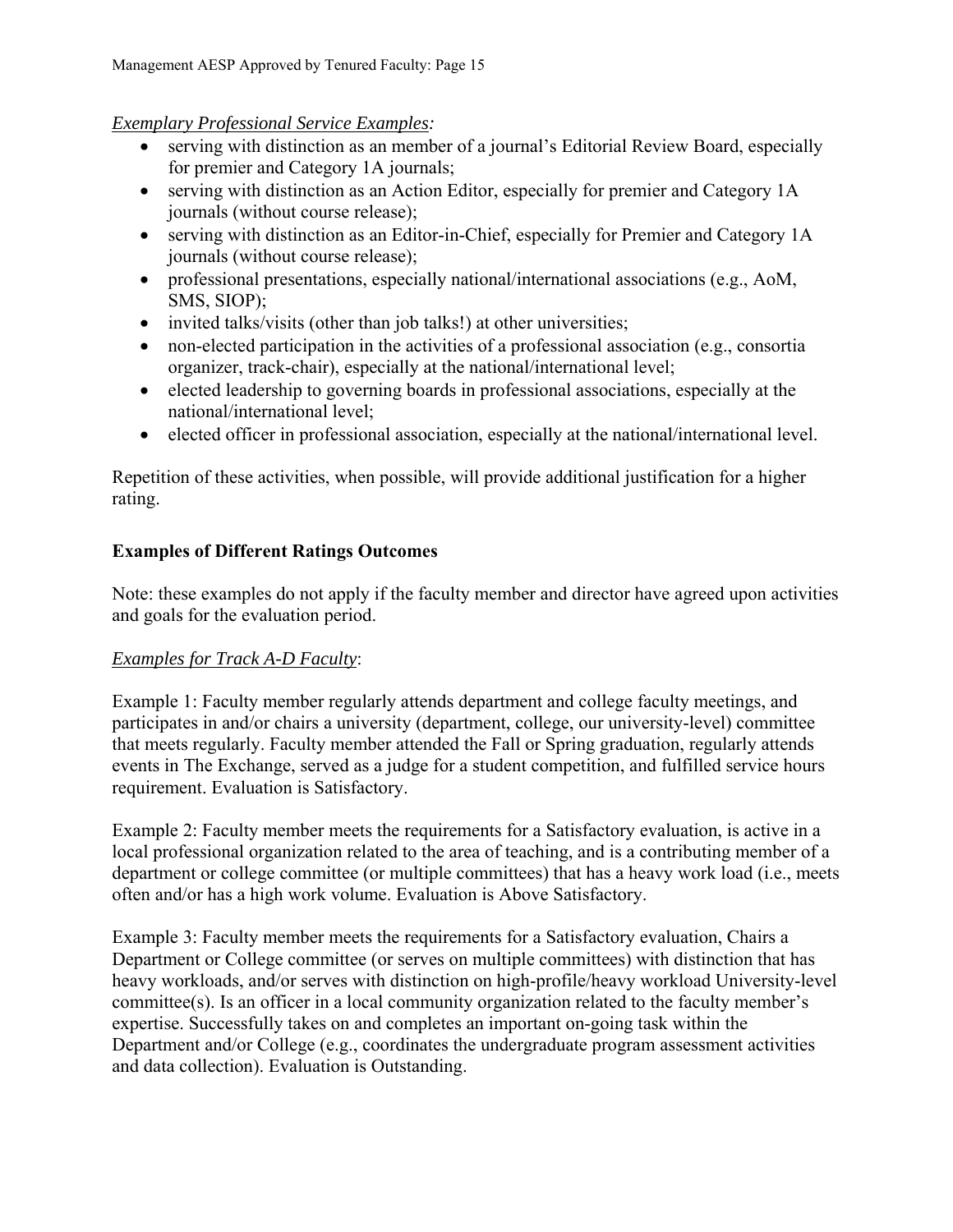#### *Additional/Alternative Examples of University Service for Track E & F Faculty*

Example 1: Faculty member regularly attends Department and College faculty meetings, and participates in and/or chairs a university (Department, College, our University-level) committee. Attends and performs a minor role at the Academy of Management (e.g., Session Chair), and serves as a reviewer for the annual Academy of Management meeting. Evaluation is Satisfactory.

Example 2: Faculty member meets the requirements for a Satisfactory evaluation, performs several *ad hoc* reviews for Premier or Category 1A journals and/or serves on an Editorial Review Board. Attends two conferences and organizes a successful professional development session in one. Evaluation is Above Satisfactory.

Example 3: Faculty member meets the requirements for Satisfactory evaluation, serves with distinction on the Editorial Review Board of a Premier journal and/or Editor at a Premier or Category 1A journal (without course release). Faculty member also actively serves a professional organization in a voluntary non-elected service role that brings visibility to UCF. Alternatively, the faculty member who is not an editor might have a major elected role in a national or international professional service organization without course release and serves with distinction. Evaluation is Outstanding.

*Note*: The examples for Tracks E and F will be considered in conjunction with the faculty member's rank. For example, service on the Editorial Review Board of a of Premier journal is Outstanding service for a untenured faculty member, but might only exemplify Above Satisfactory achievement for a full professor.

#### **PART VI – STANDARDS FOR PROFESSIONAL DEVELOPMENT**

#### **Overview**

The chair of the Management Department will evaluate the professional development efforts and achievements of the faculty members who have no research assignment for the evaluation period as part of the annual evaluation process (typically faculty at the rank of Instructor, Associate Instructor, or Senior Instructor). The faculty member's primary goal in professional development should be to maintain and extend his or her subject matter expertise in areas related to the teaching assignment. The evaluation of professional development is not a simple counting of the number or variety of activities; it seeks to measure time and effort expended as well as outcomes achieved. The 10% professional development commitment required of select faculty members equates to approximately 150 hours over the course of the academic year. It will be the responsibility of the faculty member to document the professional development activities, time expended, and outcomes achieved in the Faculty Annual Report.

#### **Sources of Information**

In the evaluation of professional development, the chair will consider the faculty member's typical and anticipated teaching assignments and any professional development activities and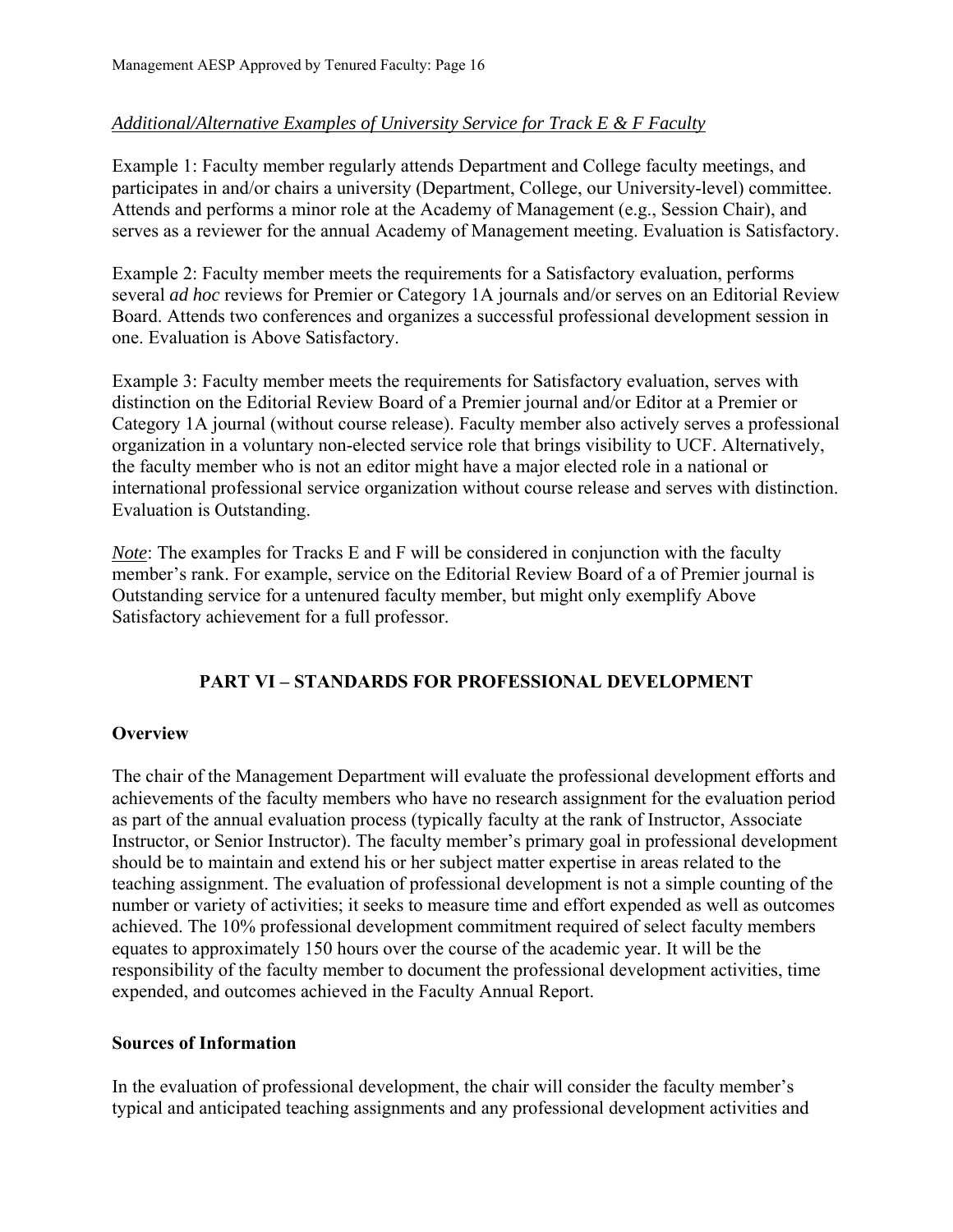related goals to which the faculty member and chair agreed at the beginning of the evaluation period. The chair will gather information from:

- materials related to professional development submitted by the faculty member as a part of his or her annual report, which should thoroughly document all activities; and
- public sources of information relating to the faculty member's professional development activities.

#### **Minimum Standards for a Satisfactory Rating**

In order to earn a rating of Satisfactory or higher, the faculty member must do all of the following:

- maintain currency and relevancy for someone who is teaching the undergraduate courses typically assigned to the faculty member, as defined by AACSB and SACS, which accredit the College of Business Administration and/or the Management Department; and
- successfully complete a number of exemplary activities that demonstrate professional development

#### **Exemplary Activities**

The following are examples of professional development activities that sustain and improve subject matter expertise. Activities must be directly related to the teaching assignment or needs of the Management Department. These activities are not necessarily weighted equally. The chair will take into account the effort expended, the substance/depth of the activity, and the outcome achieved.

- continuing education, either in a degree program or non-degree program;
- substantial and recurring consulting work that is paid or unpaid;
- recognized authority on a topic by national or local media outlets
- achieving or maintaining professional certification;
- $\bullet$  publication in academic<sup>1</sup> or practitioner focused outlets;
- invited presentation at an academic or professional conference;
- attendance at an academic or professional conference;
- corporate or government board membership;
- business ownership;
- teaching executive education;
- $\bullet$  editing and/or reviewing articles or books for possible publication;
- reviewing textbooks;

 $\overline{a}$ 

• publishing case studies;

<sup>1</sup> Publication of academic research may take more than a single year; therefore evidence of substantive research efforts, such as a completed working paper or a revise-and-resubmit request from a journal, will count as an exemplary activity in one year. Such activities are expected to have led to publication in the second year.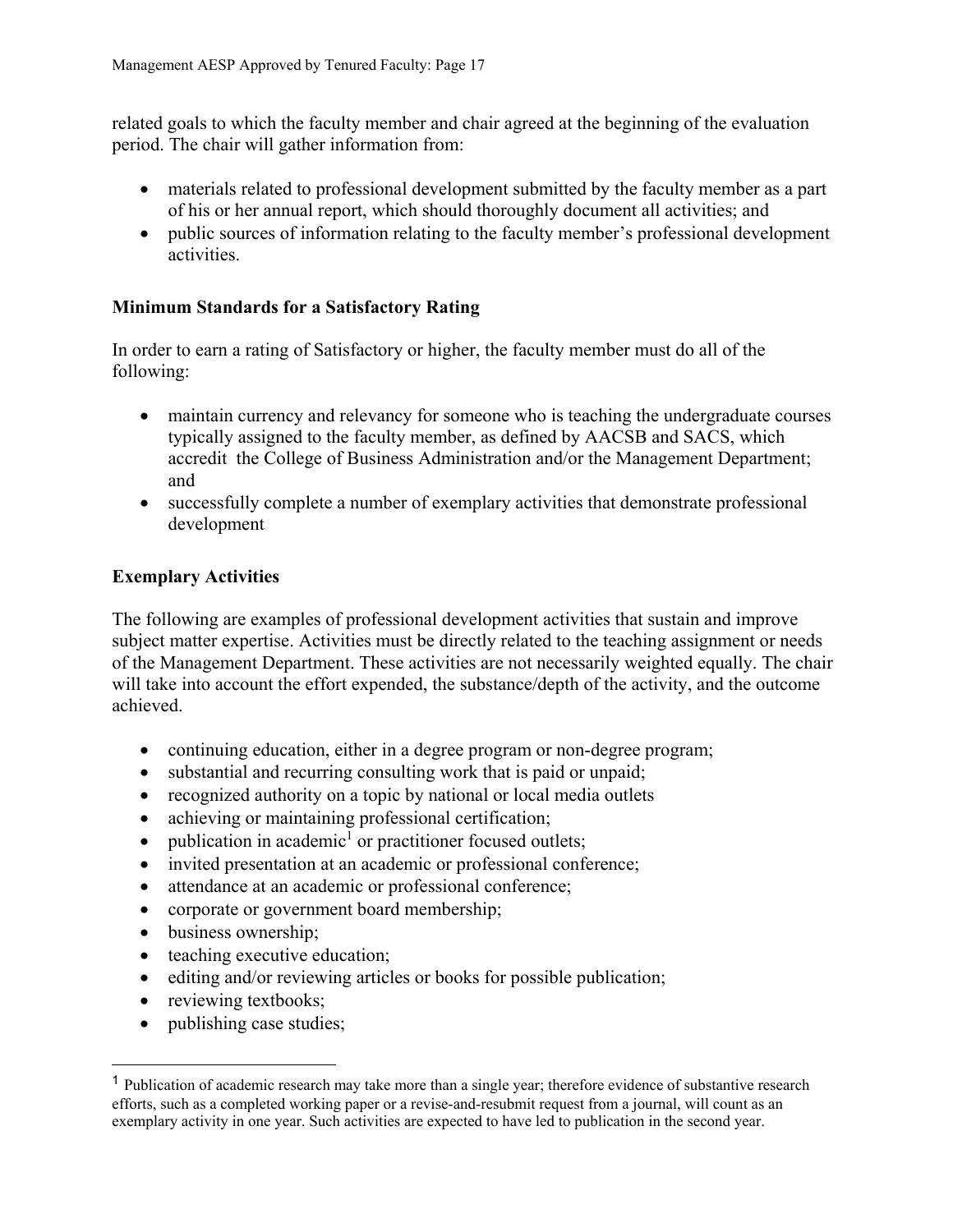• serving as an expert witness.

Repetition of these activities, when possible, will provide additional justification for a higher rating.

#### **Examples of Different Ratings Outcomes**

Note: these examples do not apply if the faculty member and director have agreed upon activities and goals for the evaluation period.

Example 1: Faculty member maintains currency and relevancy per SACS and AACSB, audits a graduate class at UCF, documenting considerable time spent reading course material and attending class, and attends a one-day conference in Tampa. Evaluation is Satisfactory.

Example 2: Faculty member maintains currency and relevancy per SACS and AACSB, maintains a professional certification related to the teaching assignment that requires 40 hours of continuing education each year, and has meaningful paid consulting work related to the teaching assignment. Evaluation is Above Satisfactory.

Example 3: Faculty member maintains currency and relevancy per SACS and AACSB, publishes a 20-page paper related to the teaching assignment in a national practitioner-focused journal, offers successful executive development education workshops at EDC and has multiple public media appearances commenting on events and issues related to teaching assignment. Evaluation is Outstanding.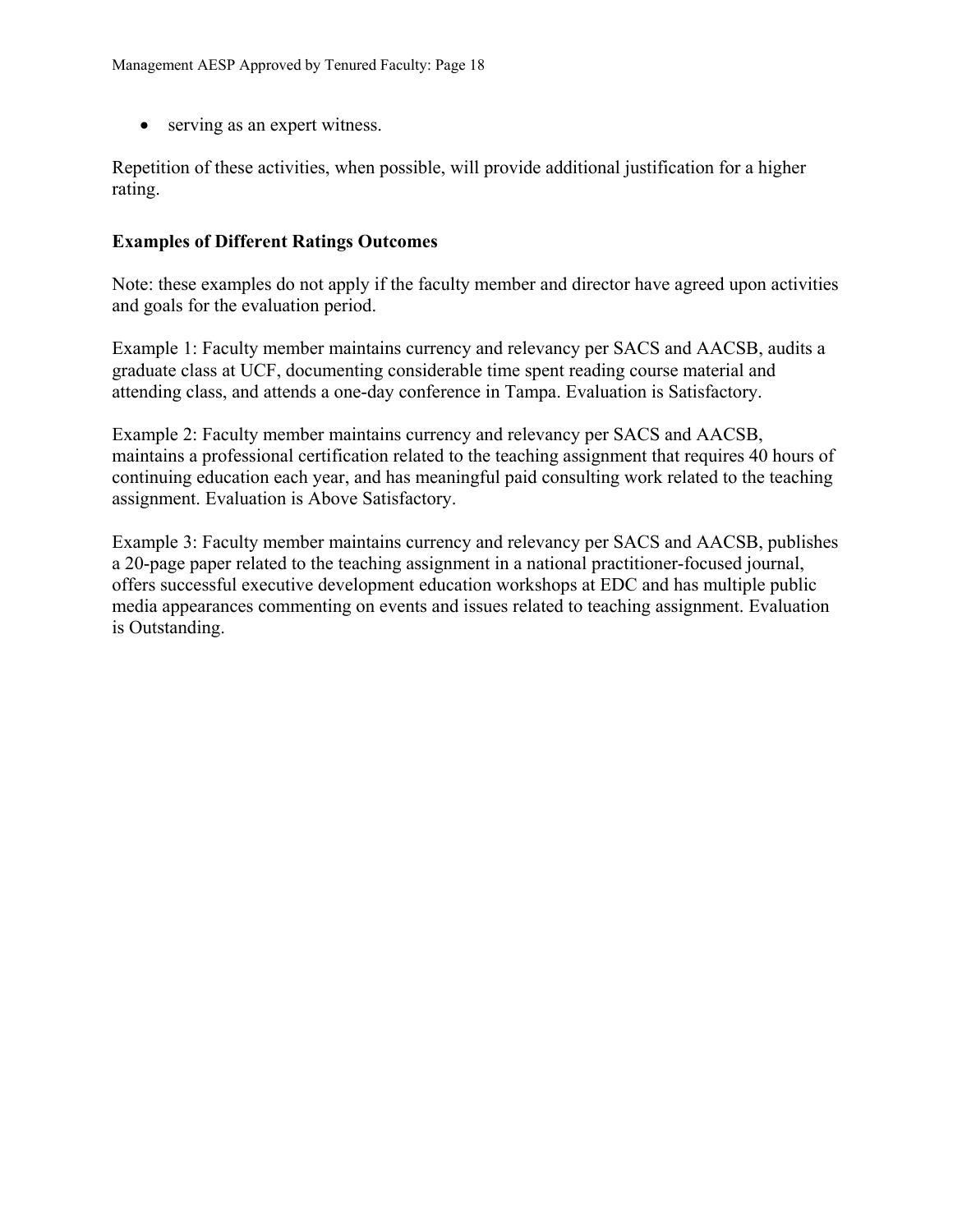# APPENDIX 1

Workload Assignment Procedures and Criteria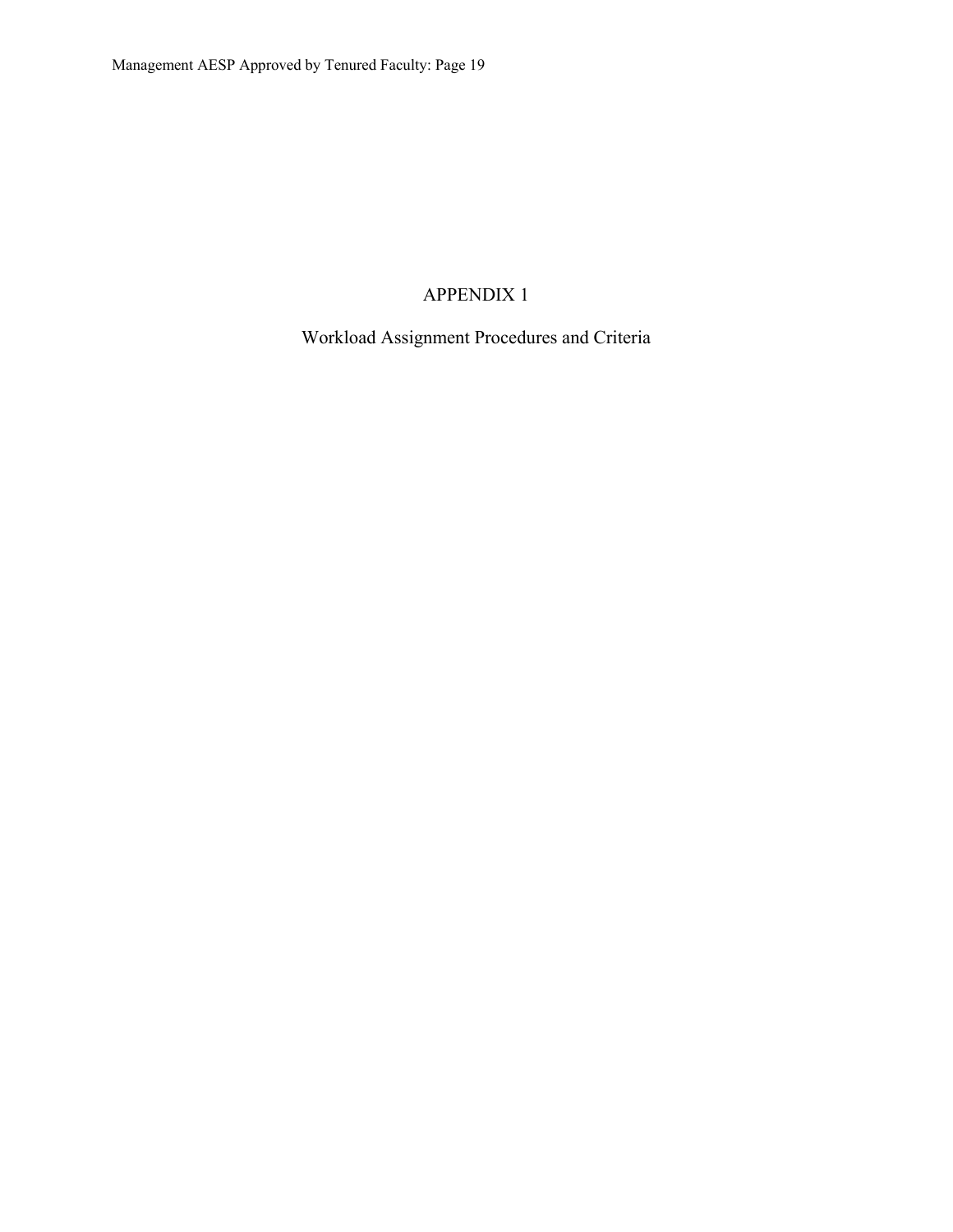#### Workload Assignment Procedures and Criteria

#### *Criteria*

- 1. Each faculty member's chair/director, in consultation with the dean, will determine the appropriateness of the requested workload assignment. The determination will be based upon the relationship between that requested assignment and both the college's mission and goals and the needs and the professional development of the faculty.
- 2. Each faculty member's annual evaluation will be based upon the actual workload for that year. That is, it will be based upon the actual number of courses taught, the actual research assignment, etc.

#### *Procedures*

- 1. Every third year each faculty member will be required to submit an updated Faculty Workload Assignment Application (number of courses within the track range) that will last for a period of three years. This application must be made by September 1 of the year preceding the Fall semester in which the new workload assignment is to begin. The most recent college wide submission of 3-year workload assignment applications occurred in Fall 2013, with the approved assignments taking effect in the Fall 2014 schedule. If a faculty member does not comply with the requirement to submit an updated workload assignment application, the faculty member's workload assignment will be left to the discretion of the unit's chair/director and the dean. Requests for an assignment should be made by submitting the Faculty Workload Assignment Application that is provided in Digital Measures. Faculty who are hired in the midst of a threeyear assignment cycle, as well as faculty who have changed their workload assignment in the midst of a three-year assignment cycle (as provided for in item 4 below), will get on cycle at the next track assignment submission date.
- 2. After a review of the application, the chair, in consultation with the dean, will make the final decision on track assignment. The chair will notify the faculty member of the assignment prior to making the final written assignment. If a faculty member is assigned to a track other than the track for which application was made, upon receiving that faculty member's written request, the chair will have a conference with the faculty member regarding the approved assignment.
- 3. The department chair, in consultation with the faculty member, will decide on the distribution of courses between the fall and spring semesters. For example, a faculty member assigned to the "F" track (3 courses per year) could teach a 1-2 load, a 2-1 load, a 0-3 load or a 3-0 load. In making this allocation the chair will balance the faculty member's research and teaching goals with department teaching needs and objectives.
- 4. A faculty member may request reassignment to a different workload track during the course of a three-year assignment period. This request can be made by submitting a new *Faculty Workload Assignment Application* to the chair by September 1 of the year preceding the Fall semester in which the proposed new workload assignment would begin. The process for reviewing and responding to the application will be the same as the process described in item 2 above. The dean must approve all changes in workload assignments.
- 5. Faculty may appeal workload assignments according to the Collective Bargaining Agreement.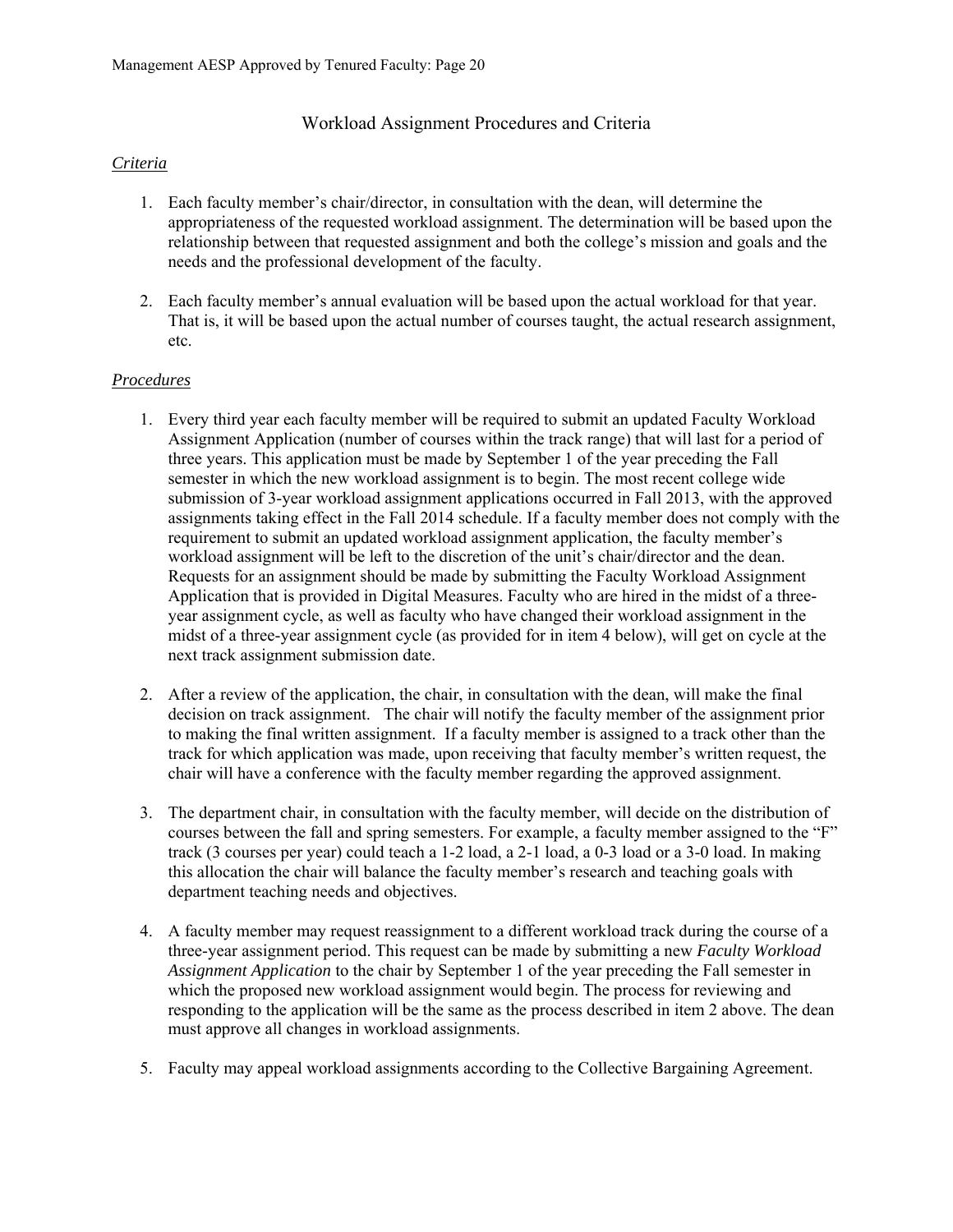# APPENDIX 2

Faculty Member Annual Goals

*(The following are copies of fillable pdf forms which will be maintained on file and made available for review by any member of the Management faculty)*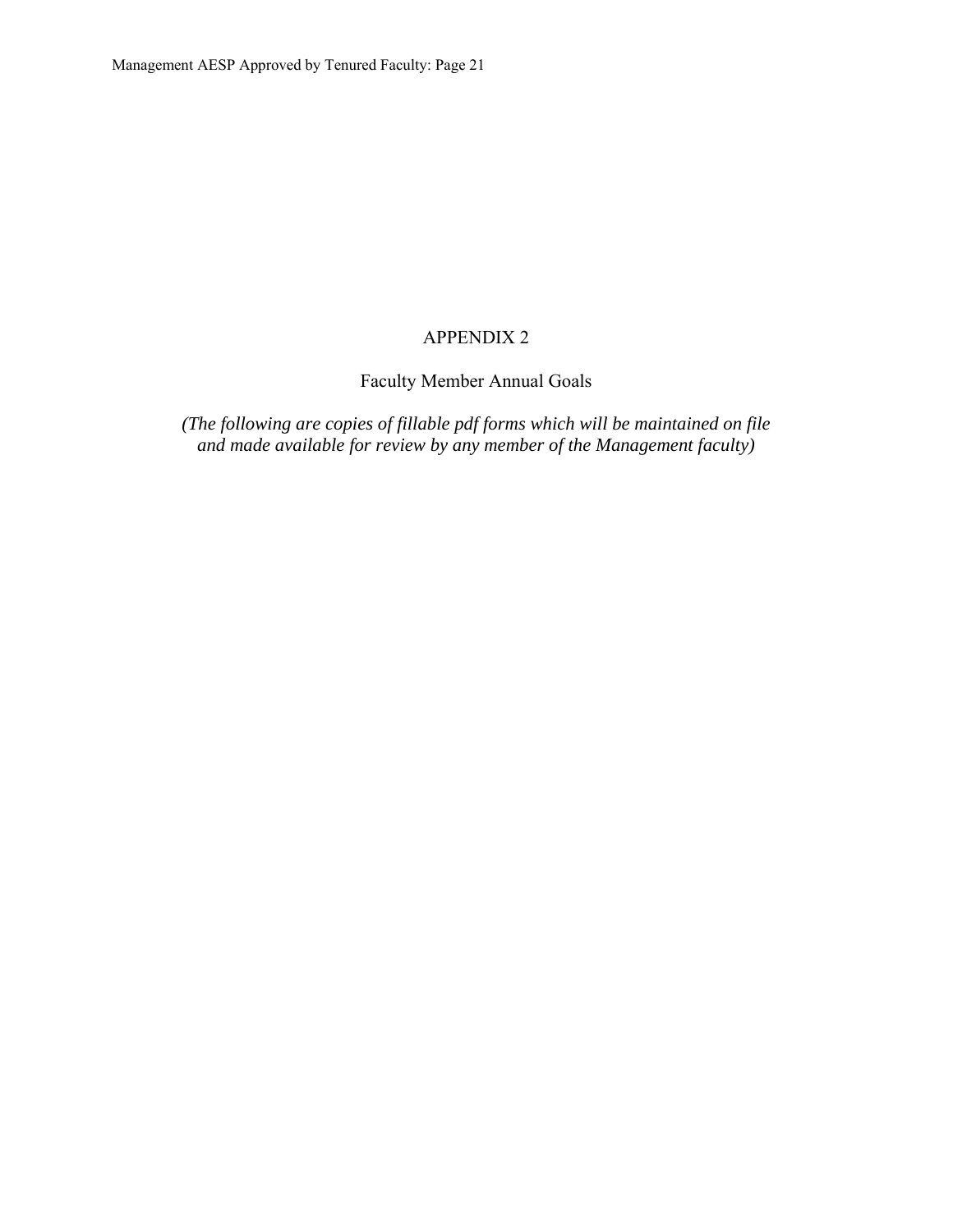#### **Department of Management** Instructor/Associate Instructor/Senior Instructor Annual Goals May 8, 2016 - May 7, 2017 Evaluation Period

| <b>Faculty Member:</b>                                                      |                                |  |
|-----------------------------------------------------------------------------|--------------------------------|--|
| Type of Submission (check one):                                             | <b>Initial Goal Submission</b> |  |
|                                                                             | <b>Revised Goal Submission</b> |  |
| Date of Submission:                                                         |                                |  |
| <b>Teaching and Student Engagement</b>                                      |                                |  |
| <b>Intended Activity(ies)</b>                                               |                                |  |
|                                                                             |                                |  |
| Goal(s)                                                                     |                                |  |
|                                                                             |                                |  |
|                                                                             |                                |  |
|                                                                             |                                |  |
| <b>Professional Development</b>                                             |                                |  |
| <b>Intended Activity(ies)</b>                                               |                                |  |
|                                                                             |                                |  |
|                                                                             |                                |  |
| Goal(s)                                                                     |                                |  |
|                                                                             |                                |  |
|                                                                             |                                |  |
|                                                                             |                                |  |
| <b>University and Professional Service</b><br><b>Intended Activity(ies)</b> |                                |  |
|                                                                             |                                |  |
|                                                                             |                                |  |
|                                                                             |                                |  |
| Goal(s)                                                                     |                                |  |
|                                                                             |                                |  |
|                                                                             |                                |  |

**Signatures** 

Management Chair

Date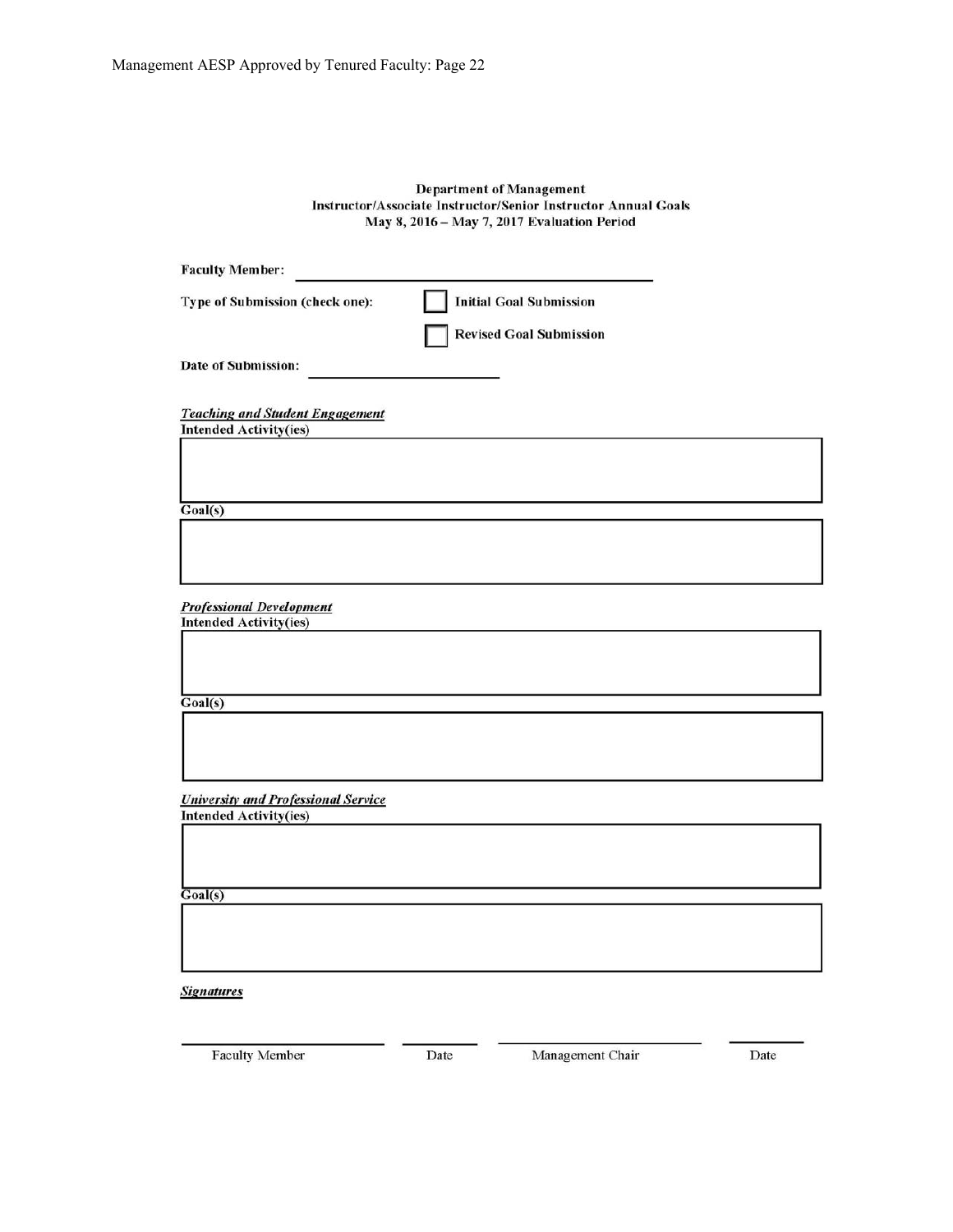# **Department of Management** Lecturer/Associate Lecturer/Senior Lecturer Annual Goals<br>May 8, 2016 – May 7, 2017 Evaluation Period

| <b>Faculty Member:</b>                                                      |                                |  |
|-----------------------------------------------------------------------------|--------------------------------|--|
| Type of Submission (check one):                                             | <b>Initial Goal Submission</b> |  |
|                                                                             | <b>Revised Goal Submission</b> |  |
| Date of Submission:                                                         |                                |  |
|                                                                             |                                |  |
| <b>Teaching and Student Engagement</b><br><b>Intended Activity(ies)</b>     |                                |  |
|                                                                             |                                |  |
|                                                                             |                                |  |
| Goal(s)                                                                     |                                |  |
|                                                                             |                                |  |
|                                                                             |                                |  |
|                                                                             |                                |  |
| <b>Research</b><br><b>Intended Activity(ies)</b>                            |                                |  |
|                                                                             |                                |  |
|                                                                             |                                |  |
| Goal(s)                                                                     |                                |  |
|                                                                             |                                |  |
|                                                                             |                                |  |
|                                                                             |                                |  |
| <b>University and Professional Service</b><br><b>Intended Activity(ies)</b> |                                |  |
|                                                                             |                                |  |
|                                                                             |                                |  |
| Goal(s)                                                                     |                                |  |
|                                                                             |                                |  |
|                                                                             |                                |  |
|                                                                             |                                |  |
| <b>Signatures</b>                                                           |                                |  |

Faculty Member

Management Chair

Date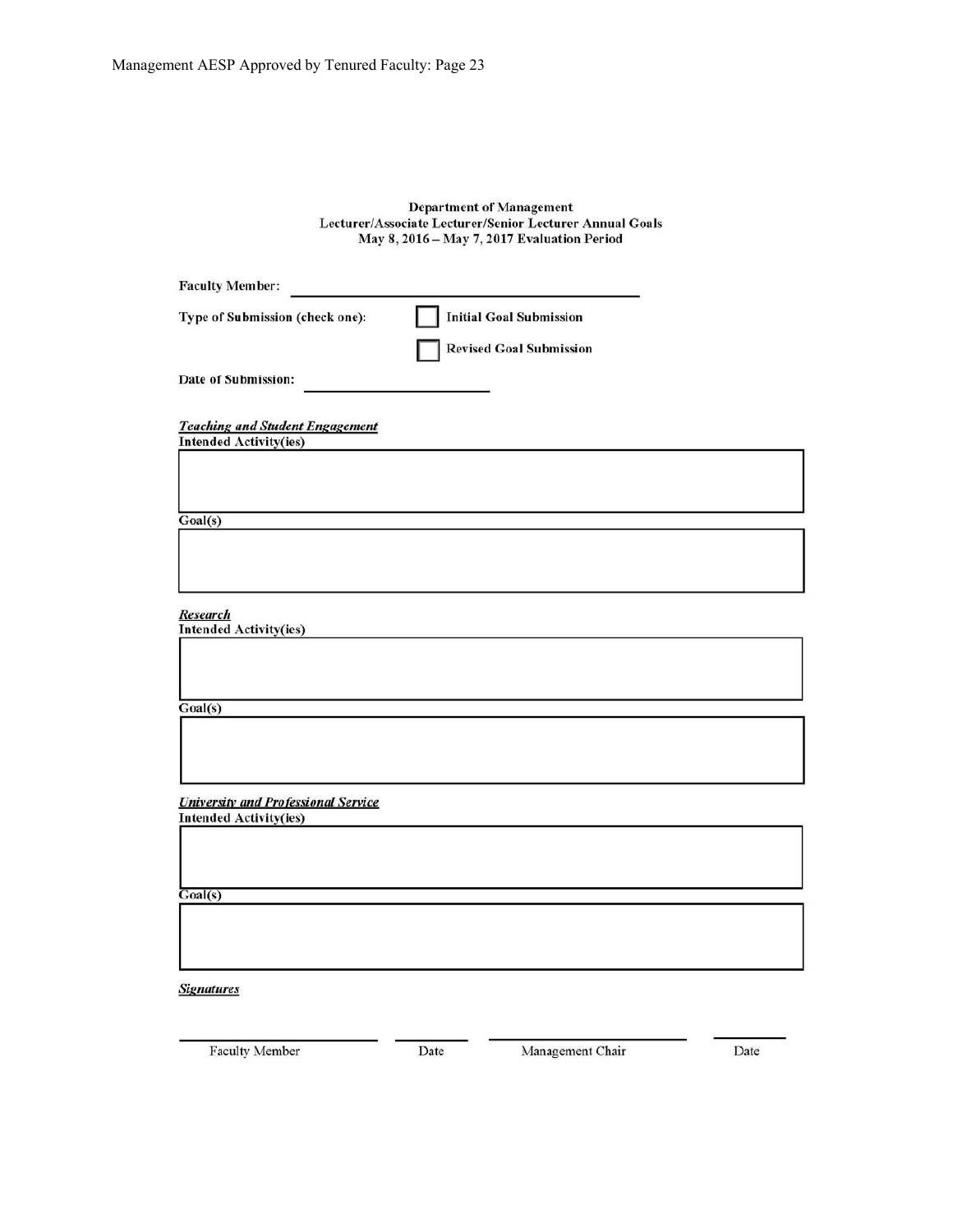# **Department of Management** Tenured/Tenure Earning Faculty Goals<br>May 8, 2016 – May 7, 2017 Evaluation Period

| <b>Faculty Member:</b>                                                  |                                |  |
|-------------------------------------------------------------------------|--------------------------------|--|
| Type of Submission (check one):                                         | <b>Initial Goal Submission</b> |  |
|                                                                         | <b>Revised Goal Submission</b> |  |
| Date of Submission:                                                     |                                |  |
| <b>Teaching and Student Engagement</b><br><b>Intended Activity(ies)</b> |                                |  |
|                                                                         |                                |  |
| Goal(s)                                                                 |                                |  |
|                                                                         |                                |  |
| <b>Research</b><br><b>Intended Activity(ies)</b>                        |                                |  |
|                                                                         |                                |  |
| Goal(s)                                                                 |                                |  |
|                                                                         |                                |  |
| <b>University and Professional Service</b>                              |                                |  |
| <b>Intended Activity(ies)</b>                                           |                                |  |
|                                                                         |                                |  |
| $\overline{Goal(s)}$                                                    |                                |  |
|                                                                         |                                |  |

**Signatures** 

Faculty Member

Management Chair

Date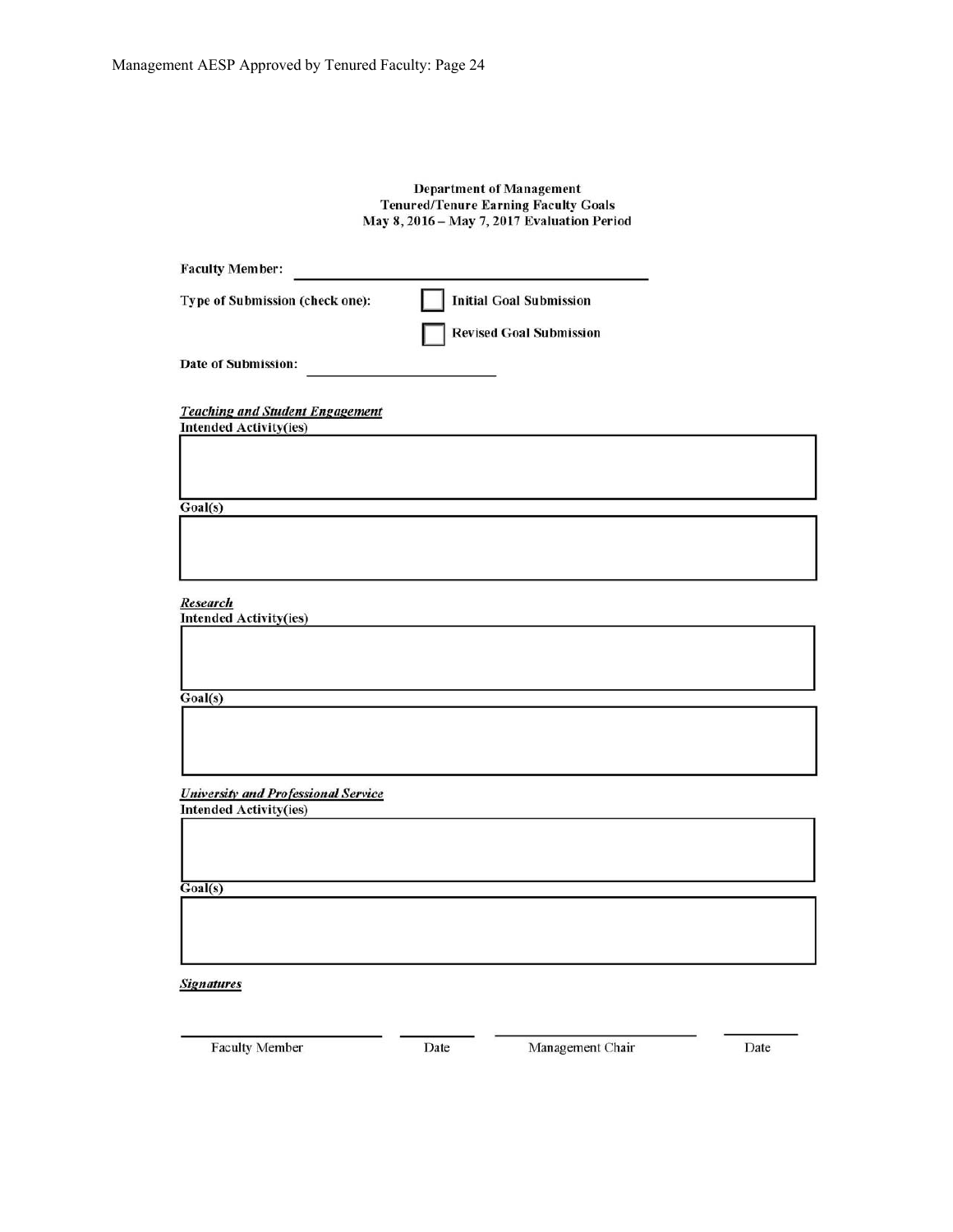# APPENDIX 3

Management Department Journal List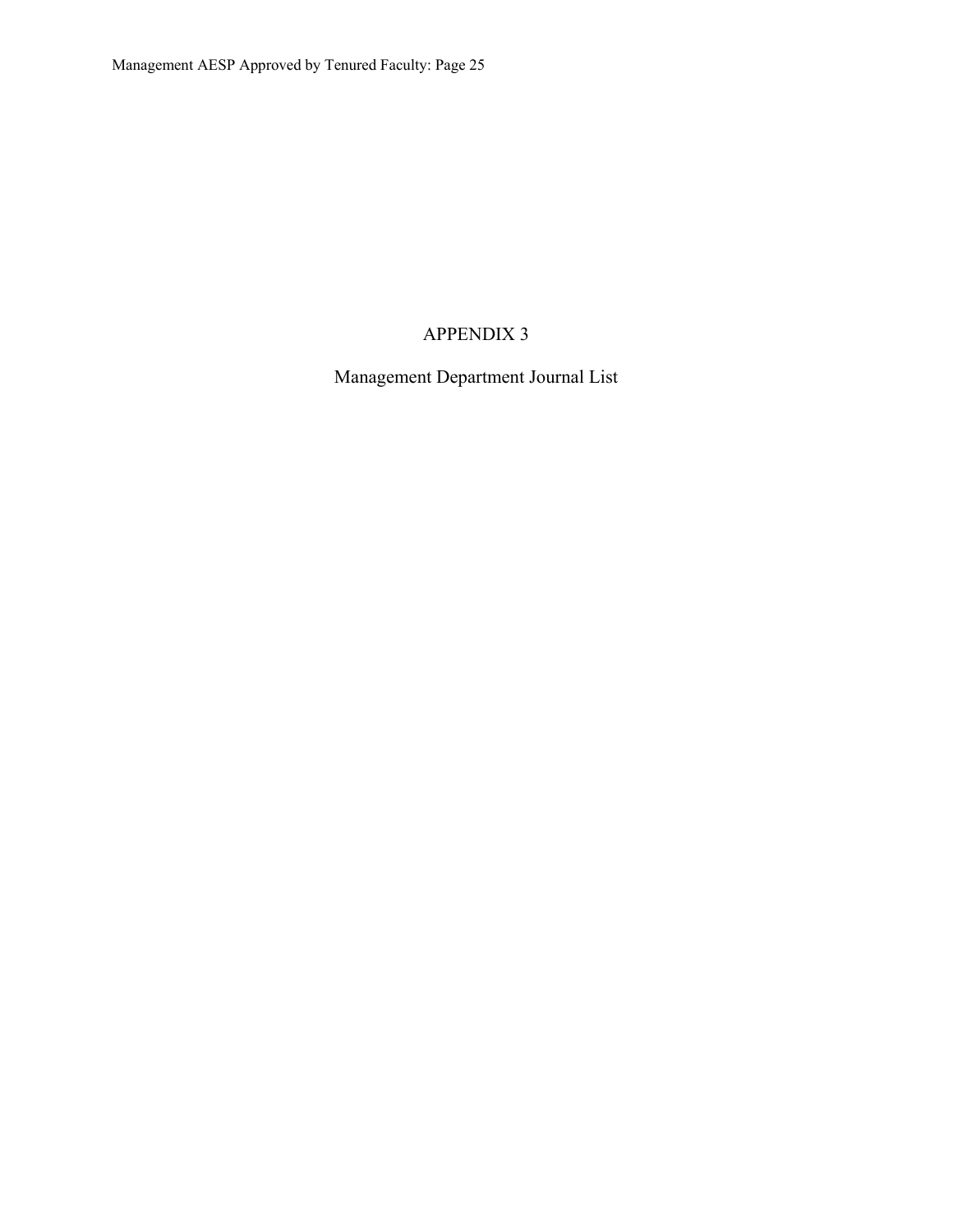#### MANAGEMENT DEPARTMENT JOURNAL LIST † (Revised in June 2013)

Premier

Academy of Management Journal Academy of Management Review Administrative Science Quarterly Journal of Applied Psychology Journal of Management Management Science Organization Science Organizational Behavior and Human Decision Processes Personnel Psychology Strategic Management Journal

Category 1A Business Ethics Quarterly Entrepreneurship Theory & Practice Human Relations Journal of Business Venturing Journal of International Business Studies Journal of Management Studies Journal of Organizational Behavior Journal of Product Innovation Management Journal of Vocational Behavior Leadership Quarterly Organizational Research Methods Research in Organizational Behavior Research in Personnel and Human Resource Management Research Policy Strategic Entrepreneurship Journal

Category 1 Group & Organization Management Harvard Business Review Human Resource Management Review Journal of Business Ethics Strategic Organization

Other Quality (OQ) Journals Academy of Management Perspectives Business and Society California Management Review Career Development Quarterly Employee Responsibilities and Rights Journal Human Resource Management Journal JAI Series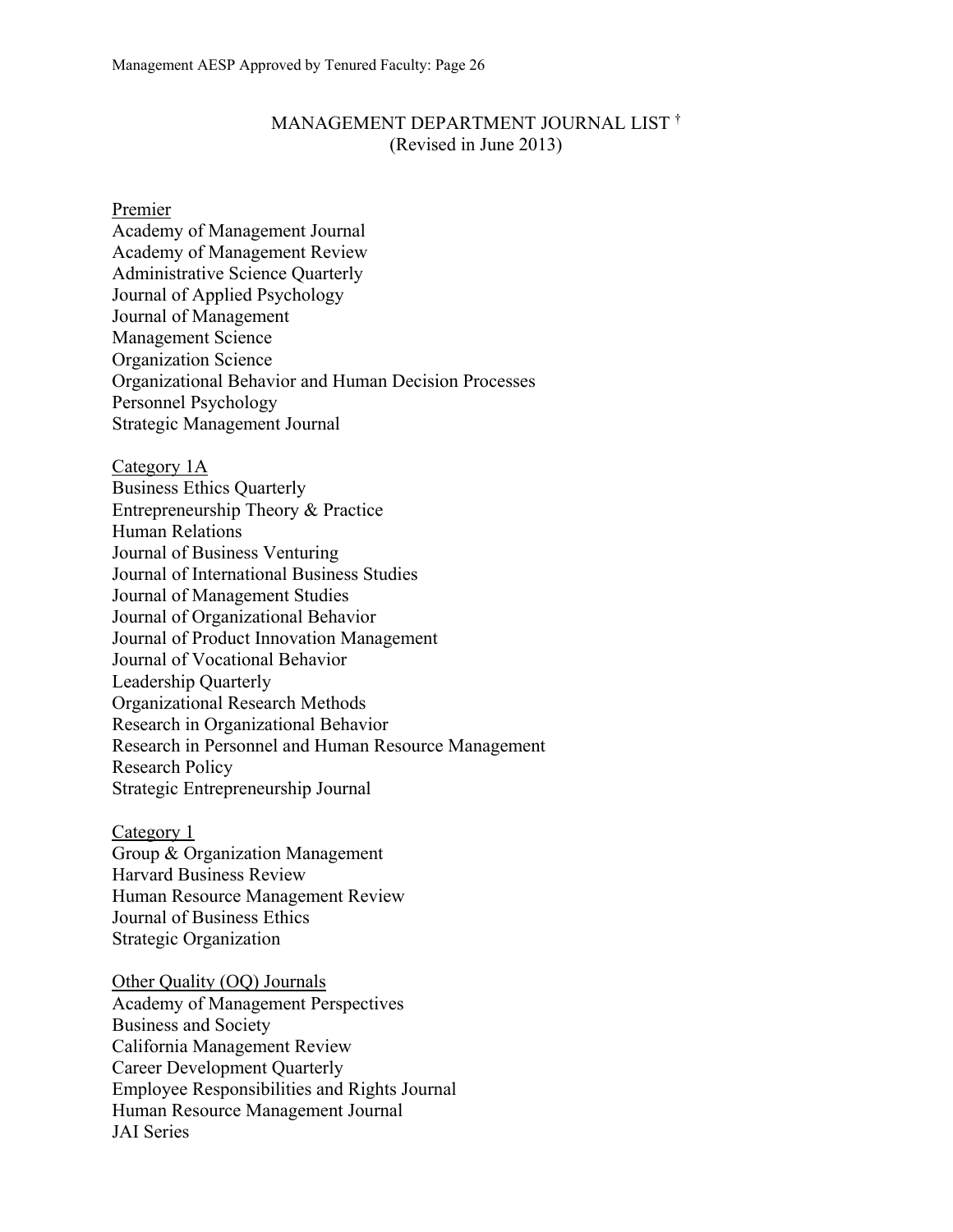Journal of Applied Behavioral Science Journal of Business Strategies Journal of Management Inquiry Journal of Management Issues Journal of Small Business Management Journal of Social Issues Long-Range Planning Organizational Dynamics Sloan Management Review Social Justice Research

Discipline Relevant (DR) Journals†† Academy of Entrepreneurship Journal Academy of Strategic and Organizational Leadership Journal Administration and Society British Journal of Management Business and Professional Ethics Journal Business and Society Business and Society Review Business Case Journal Business Horizons Business Quarterly Business Strategy Review Case Research Journal Creativity and Innovation Management Creativity Research Journal Employee Benefits Journal Employee Relations Law Journal Entrepreneurial Executive Entrepreneurship and Regional Development Entrepreneurship Development Review Entrepreneurship, Innovation, and Change Family Business Review HR Focus HR Magazine Human Resource Planning Journal Industrial and Commercial Training International Journal for the Advancement of Entrepreneurship Education, Training, and Research: Theory and Practice International Journal of Case Studies and Research International Journal of Entrepreneurial Behavior Behaviour & Research International Journal of Human Resource Management International Journal of Management International Journal of Value Based Management Journal of Business and Entrepreneurship Journal of Business Strategy Journal of Compensation and Benefits Journal of Creative Behavior